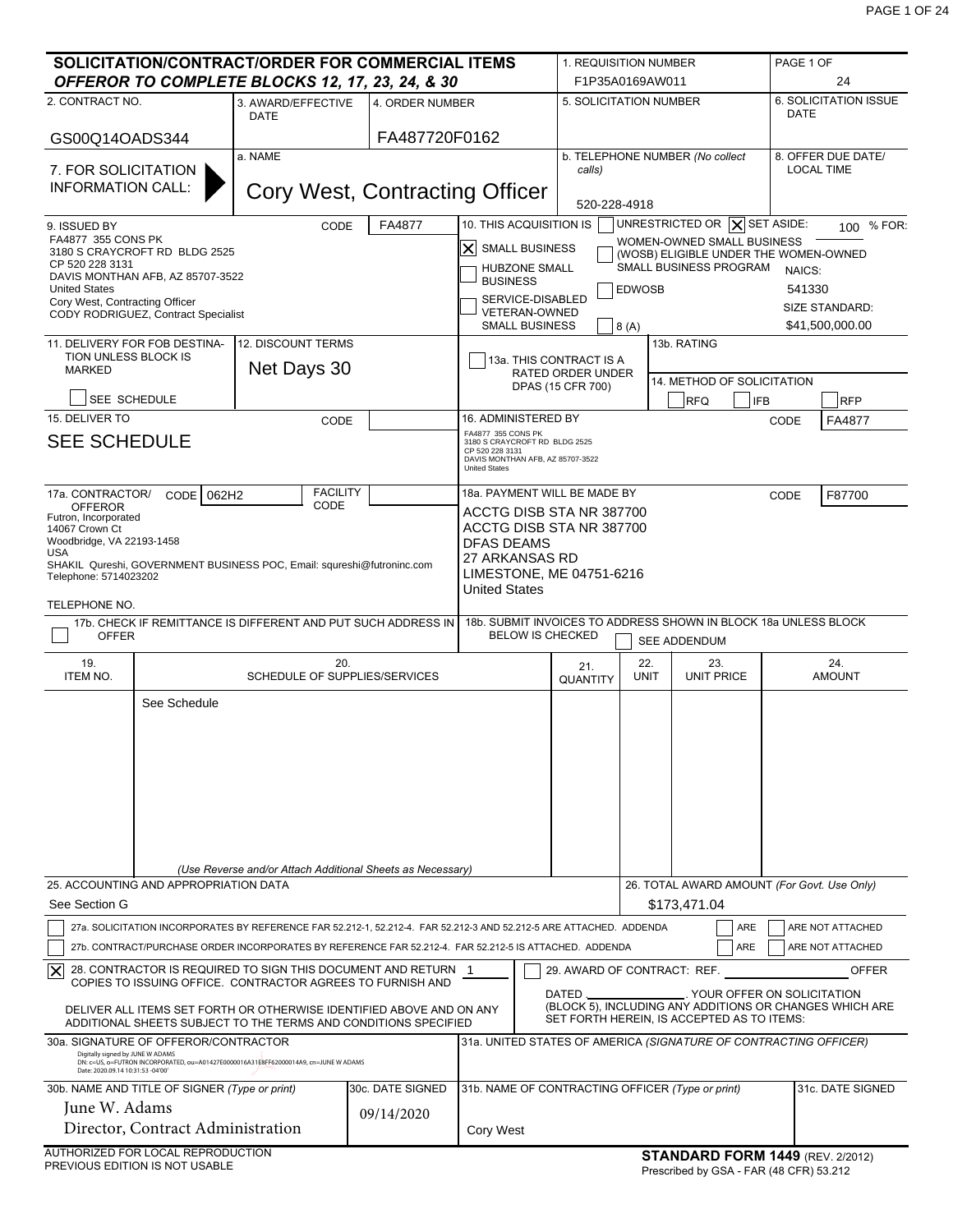# **Solicitation/Contract Form**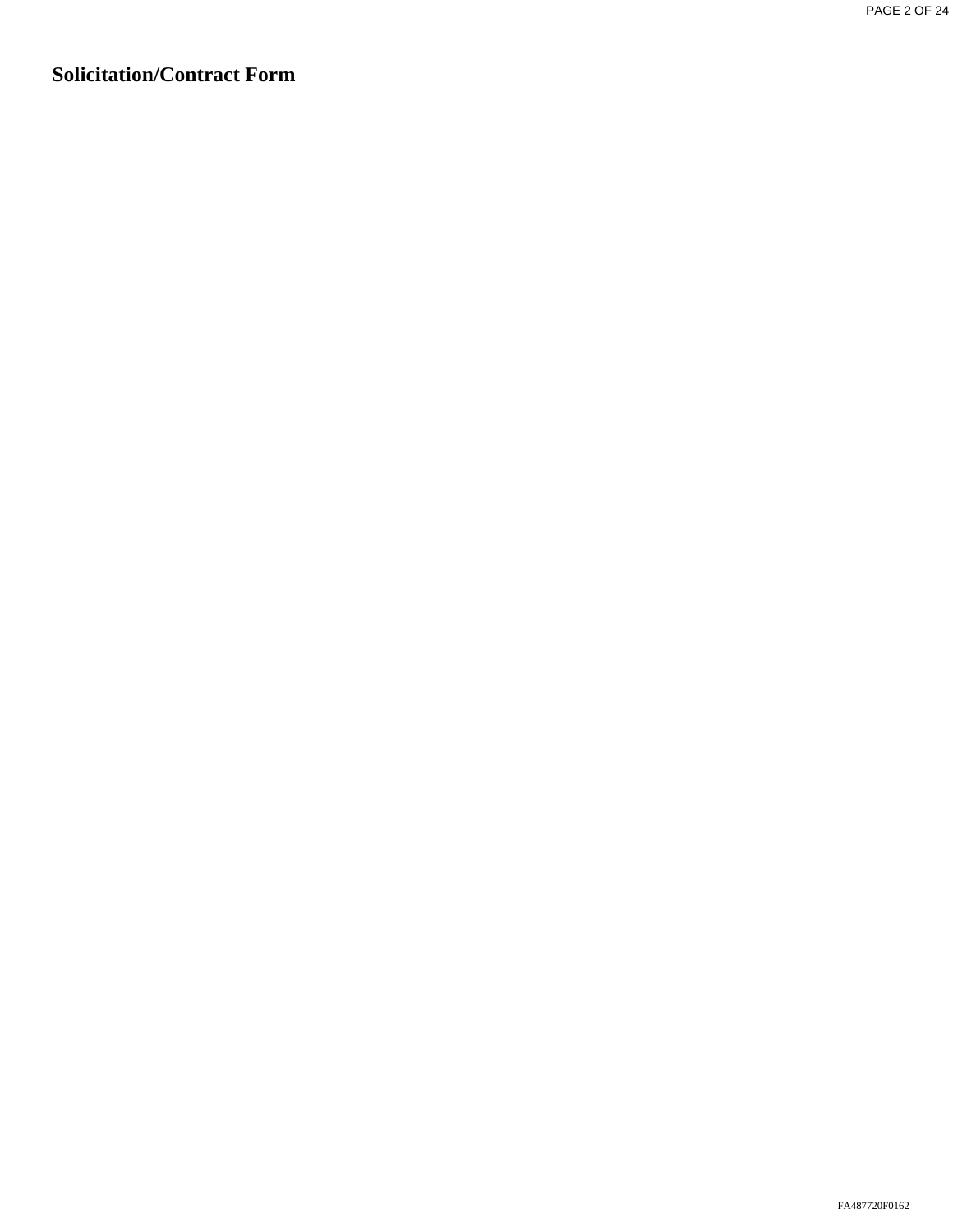# **Supplies or Services and Prices/Cost**

Additional Information/Notes

| <b>Item</b>                    | <b>Supplies/Service</b>                                                                                                         | Quantity | Unit   | <b>Unit Price</b> | Amount                                 |
|--------------------------------|---------------------------------------------------------------------------------------------------------------------------------|----------|--------|-------------------|----------------------------------------|
| 0001                           | OASIS INSPECTOR FOR R&O TO<br><b>INSPECT ALL FACILITIES</b><br>Product Service Code: R425<br>Firm Fixed Price                   | 3,840    | Hours  | <b>USD 44.95</b>  | Firm Price<br>USD 172,608.00           |
| 000101                         | Funding for CLIN 0001<br><b>Purchase Requisition Number:</b><br>F1P35A0169AW012<br>CIN: 00000000000005810764<br><b>ACRN: AA</b> |          |        |                   | <b>Funded Amount</b><br>USD 172,608.00 |
| 0002                           | <b>OASIS INSPECTOR GSA Access Fee</b><br>Product Service Code: R425<br>Firm Fixed Price<br>CIN: 00000000000005766734            | 12       | Months | <b>USD 71.92</b>  | Firm Price<br><b>USD 863.04</b>        |
| 000201                         | Funding for CLIN 0002<br><b>Purchase Requisition Number:</b><br>F1P35A0169AW012<br>CIN: 00000000000005810766<br><b>ACRN: AA</b> |          |        |                   | Funded Amount<br><b>USD 863.04</b>     |
| Option<br>Line<br>Item<br>1001 | OASIS INSPECTOR FOR R&O TO<br><b>INSPECT ALL FACILITIES FY22</b><br>Product Service Code: R425<br>Firm Fixed Price              | 3,840    | Hours  | <b>USD 44.95</b>  | Firm Price<br>USD 172,608.00           |
| Option<br>Line<br>Item<br>1002 | <b>OASIS INSPECTOR GSA Access Fee</b><br>Product Service Code: R425<br>Firm Fixed Price                                         | 12       | Months | <b>USD 71.92</b>  | Firm Price<br><b>USD 863.04</b>        |
| Option<br>Line<br>Item<br>2001 | <b>OASIS INSPECTOR FOR R&amp;O TO</b><br><b>INSPECT ALL FACILITIES</b><br>Product Service Code: R425<br>Firm Fixed Price        | 3,840    | Hours  | <b>USD 44.95</b>  | Firm Price<br>USD 172,608.00           |
| Option<br>Line<br>Item<br>2002 | <b>OASIS INSPECTOR GSA Access Fee</b><br>Product Service Code: R425<br>Firm Fixed Price                                         | 12       | Months | <b>USD 71.92</b>  | Firm Price<br><b>USD 863.04</b>        |
| Option<br>Line<br>Item<br>3001 | <b>OASIS INSPECTOR FOR R&amp;O TO</b><br><b>INSPECT ALL FACILITIES</b><br>Product Service Code: R425<br>Firm Fixed Price        | 3,840    | Hours  | <b>USD 44.95</b>  | Firm Price<br>USD 172,608.00           |
| Option                         |                                                                                                                                 |          |        |                   | Firm Price                             |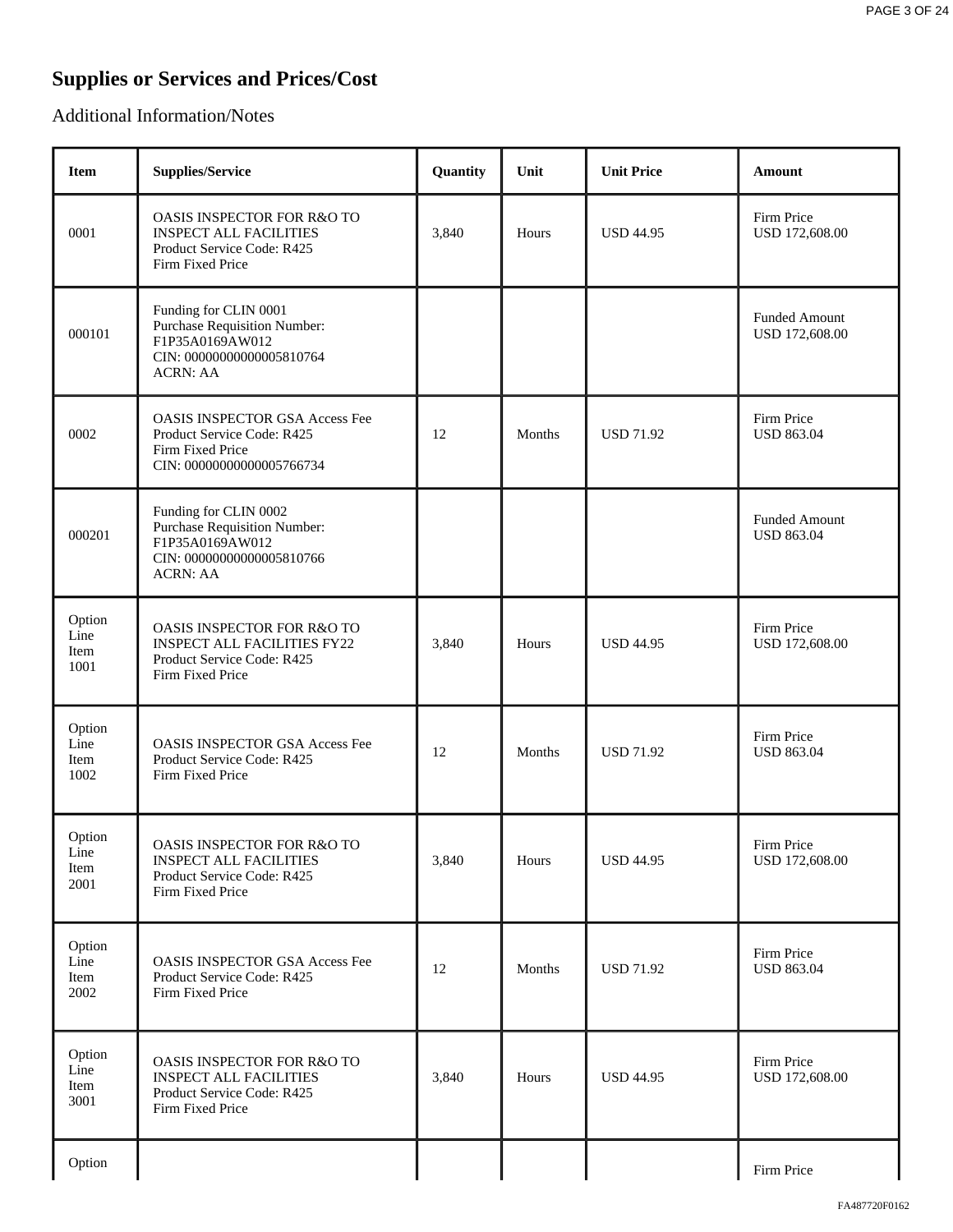| Line<br>Item<br>3002           | <b>OASIS INSPECTOR GSA Access Fee</b><br>Product Service Code: R425<br>Firm Fixed Price                                  | 12    | Months       | <b>USD 71.92</b> | <b>USD 863.04</b>               |
|--------------------------------|--------------------------------------------------------------------------------------------------------------------------|-------|--------------|------------------|---------------------------------|
| Option<br>Line<br>Item<br>4001 | <b>OASIS INSPECTOR FOR R&amp;O TO</b><br><b>INSPECT ALL FACILITIES</b><br>Product Service Code: R425<br>Firm Fixed Price | 3,840 | <b>Hours</b> | <b>USD 44.95</b> | Firm Price<br>USD 172,608.00    |
| Option<br>Line<br>Item<br>4002 | <b>OASIS INSPECTOR GSA Access Fee</b><br>Product Service Code: R425<br>Firm Fixed Price                                  | 12    | Months       | <b>USD 71.92</b> | Firm Price<br><b>USD 863.04</b> |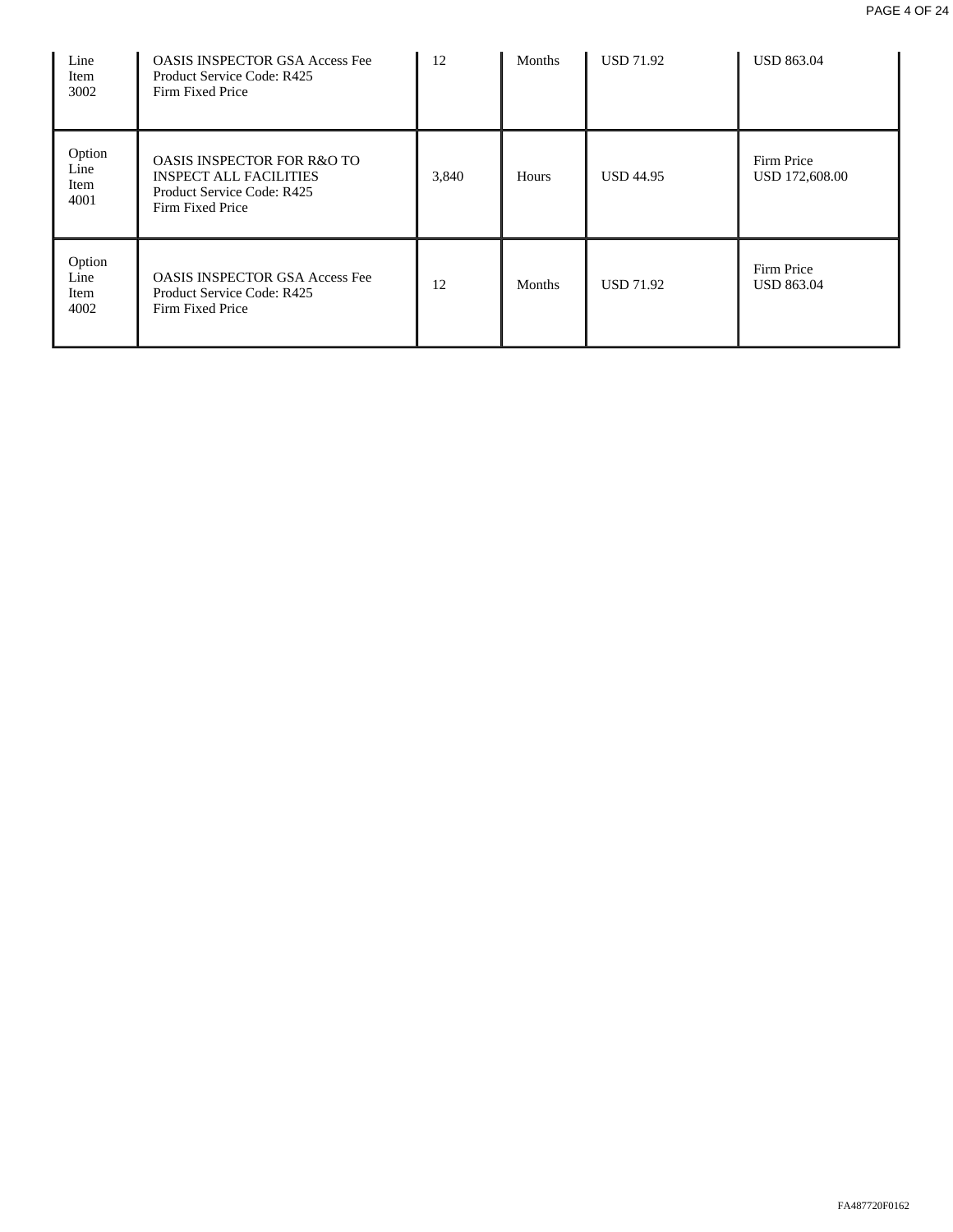# **Description/Specifications/Statement of Work**

Requirements Building Inspector Services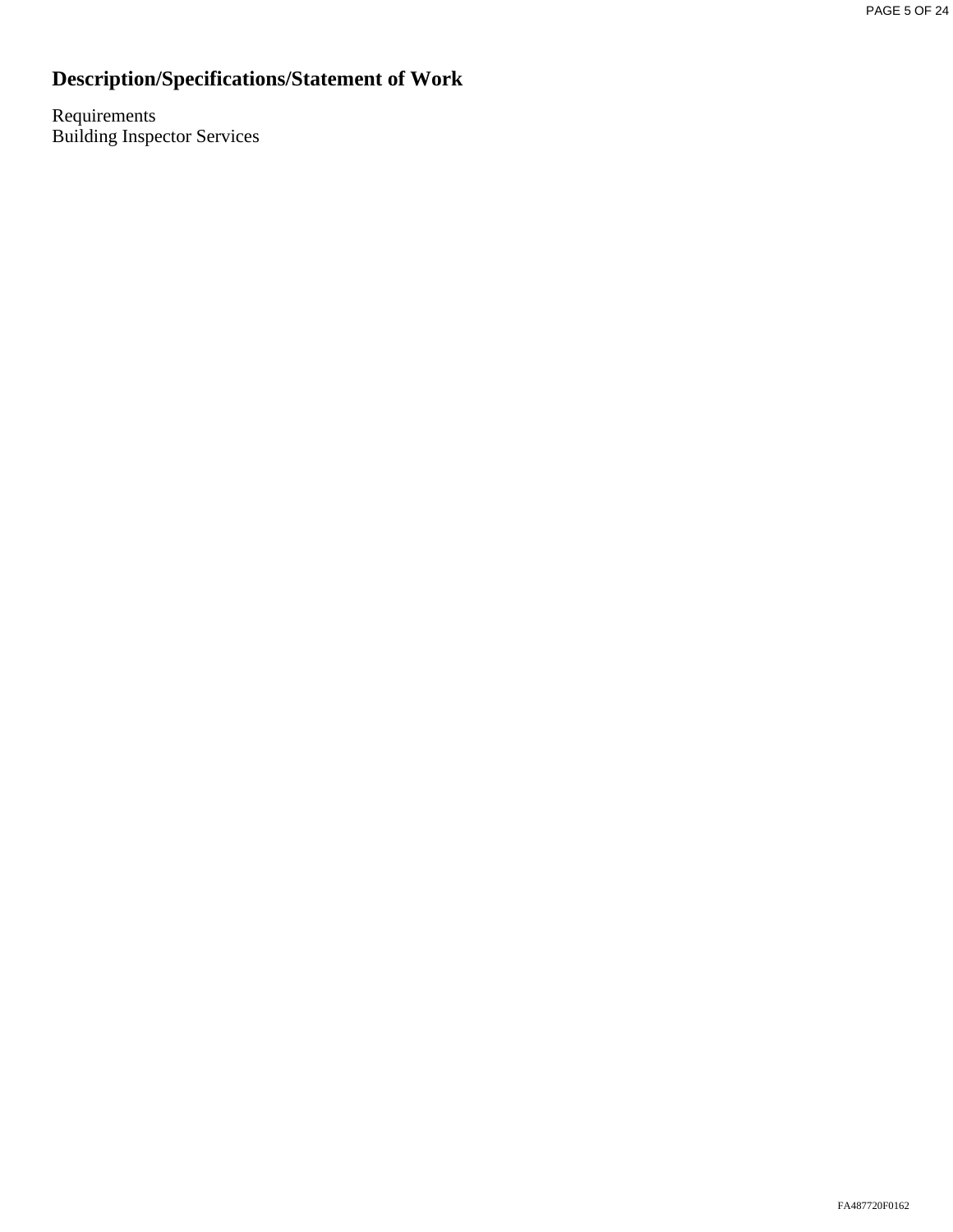**Packaging and Marking**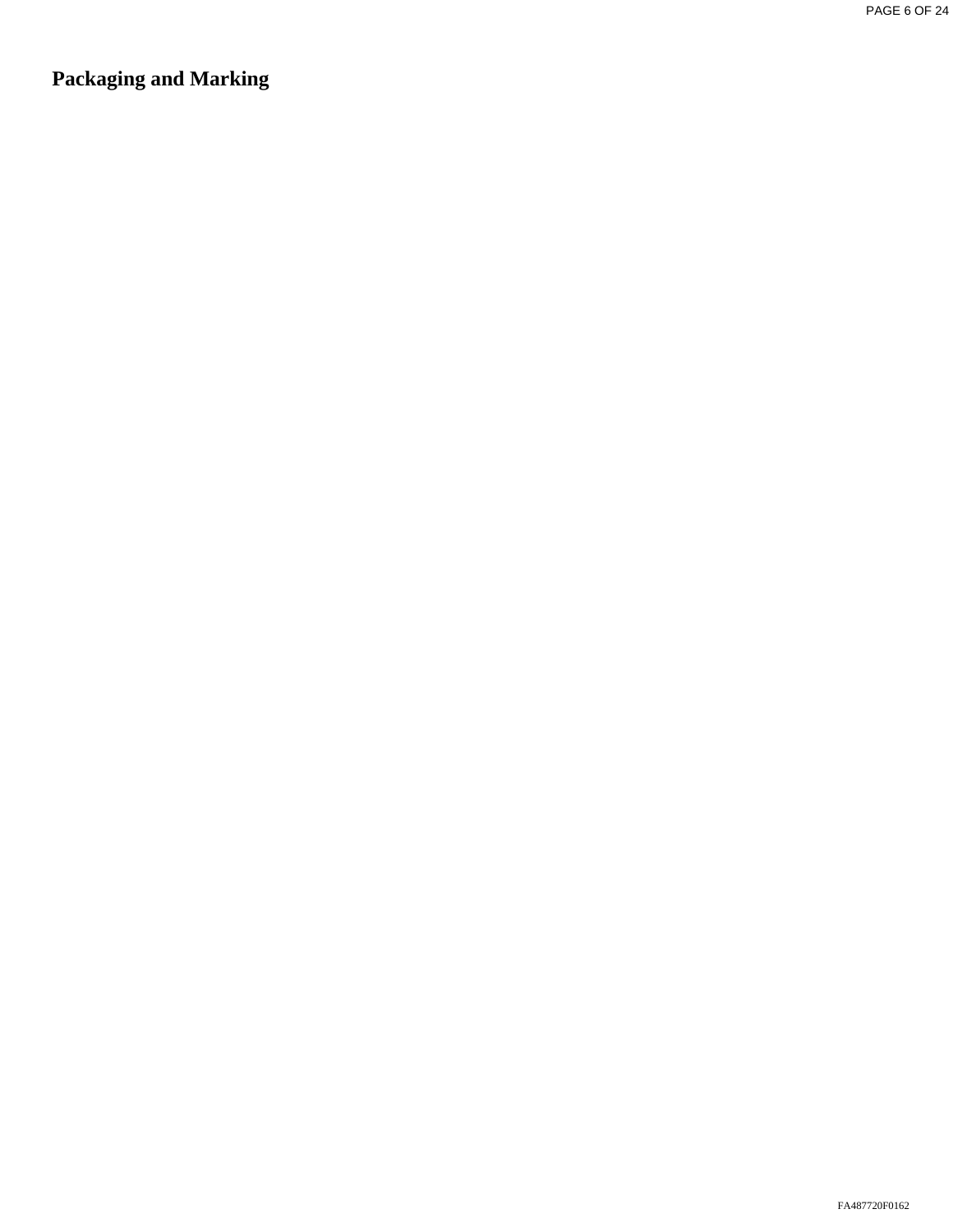## **Inspection and Acceptance**

**0001** Inspection and Acceptance Location Both Destination Instructions: N/A

> DoDAAC: F1P35A Cage: DunsNumber: Duns4Number: CountryCode: USA

355 CES AF BPN NO MILSBILLS PROCESSES 5220 E MADERA BLDG 5313 DAVIS MONTHAN AFB, AZ 85707 UNITED STATES

OfficeCode: Mark Hixson Telephone: 520-228-4979 Email: mark.hixson@us.af.mil

**0002** Inspection and Acceptance Location Both Destination Instructions: N/A

> DoDAAC: F1P35A Cage: DunsNumber: Duns4Number: CountryCode: USA

355 CES AF BPN NO MILSBILLS PROCESSES 5220 E MADERA BLDG 5313 DAVIS MONTHAN AFB, AZ 85707 UNITED STATES

OfficeCode: Mark Hixson Telephone: 520-228-4979 Email: mark.hixson@us.af.mil

**Option Line Item 1001** Inspection and Acceptance Location Both Destination Instructions: N/A

> DoDAAC: F1P35A Cage: DunsNumber: Duns4Number: CountryCode: USA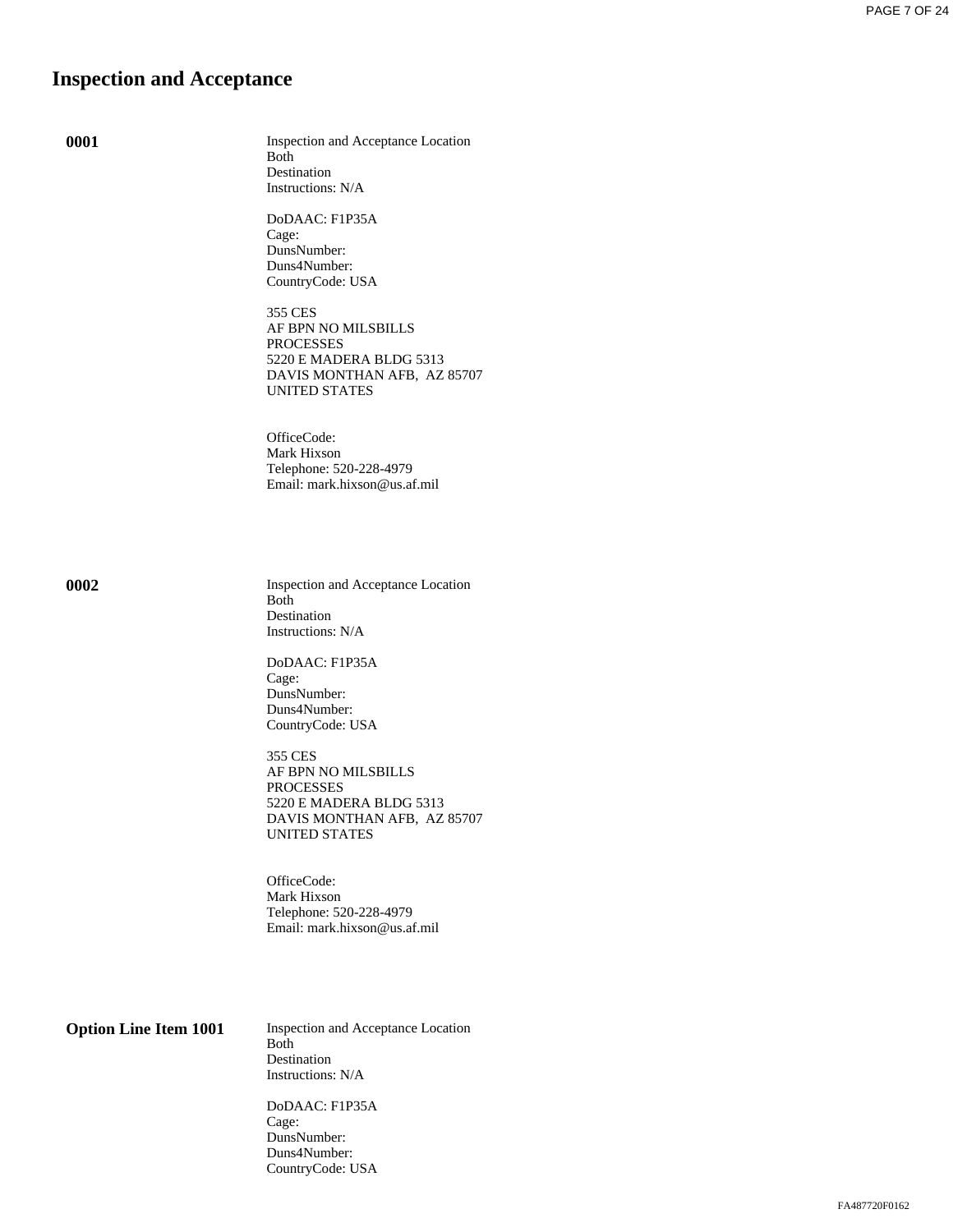355 CES AF BPN NO MILSBILLS PROCESSES 5220 E MADERA BLDG 5313 DAVIS MONTHAN AFB, AZ 85707 UNITED STATES

OfficeCode: Mark Hixson Telephone: 520-228-4979 Email: mark.hixson@us.af.mil

**Option Line Item 1002** Inspection and Acceptance Location Both Destination Instructions: N/A

> DoDAAC: F1P35A Cage: DunsNumber: Duns4Number: CountryCode: USA

355 CES AF BPN NO MILSBILLS PROCESSES 5220 E MADERA BLDG 5313 DAVIS MONTHAN AFB, AZ 85707 UNITED STATES

OfficeCode: Mark Hixson Telephone: 520-228-4979 Email: mark.hixson@us.af.mil

**Option Line Item 2001** Inspection and Acceptance Location Both Destination Instructions: N/A

> DoDAAC: F1P35A Cage: DunsNumber: Duns4Number: CountryCode: USA

355 CES AF BPN NO MILSBILLS **PROCESSES** 5220 E MADERA BLDG 5313 DAVIS MONTHAN AFB, AZ 85707 UNITED STATES

OfficeCode: Mark Hixson Telephone: 520-228-4979 Email: mark.hixson@us.af.mil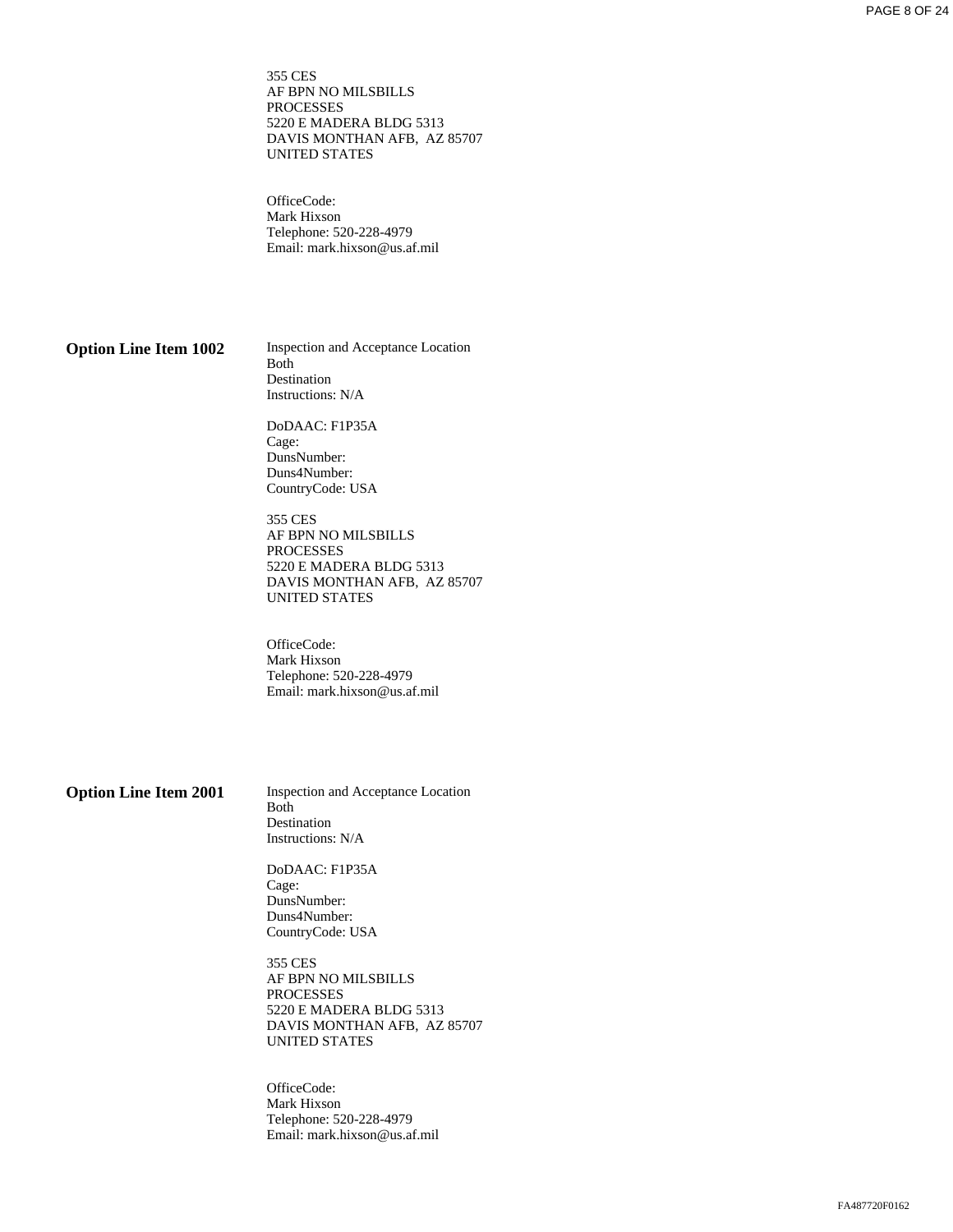**Option Line Item 2002** Inspection and Acceptance Location Both Destination Instructions: N/A

> DoDAAC: F1P35A Cage: DunsNumber: Duns4Number: CountryCode: USA

355 CES AF BPN NO MILSBILLS PROCESSES 5220 E MADERA BLDG 5313 DAVIS MONTHAN AFB, AZ 85707 UNITED STATES

OfficeCode: Mark Hixson Telephone: 520-228-4979 Email: mark.hixson@us.af.mil

**Option Line Item 3001** Inspection and Acceptance Location Both Destination Instructions: N/A

> DoDAAC: F1P35A Cage: DunsNumber: Duns4Number: CountryCode: USA

355 CES AF BPN NO MILSBILLS PROCESSES 5220 E MADERA BLDG 5313 DAVIS MONTHAN AFB, AZ 85707 UNITED STATES

OfficeCode: Mark Hixson Telephone: 520-228-4979 Email: mark.hixson@us.af.mil

**Option Line Item 3002** Inspection and Acceptance Location Both Destination Instructions: N/A

> DoDAAC: F1P35A Cage: DunsNumber: Duns4Number: CountryCode: USA

355 CES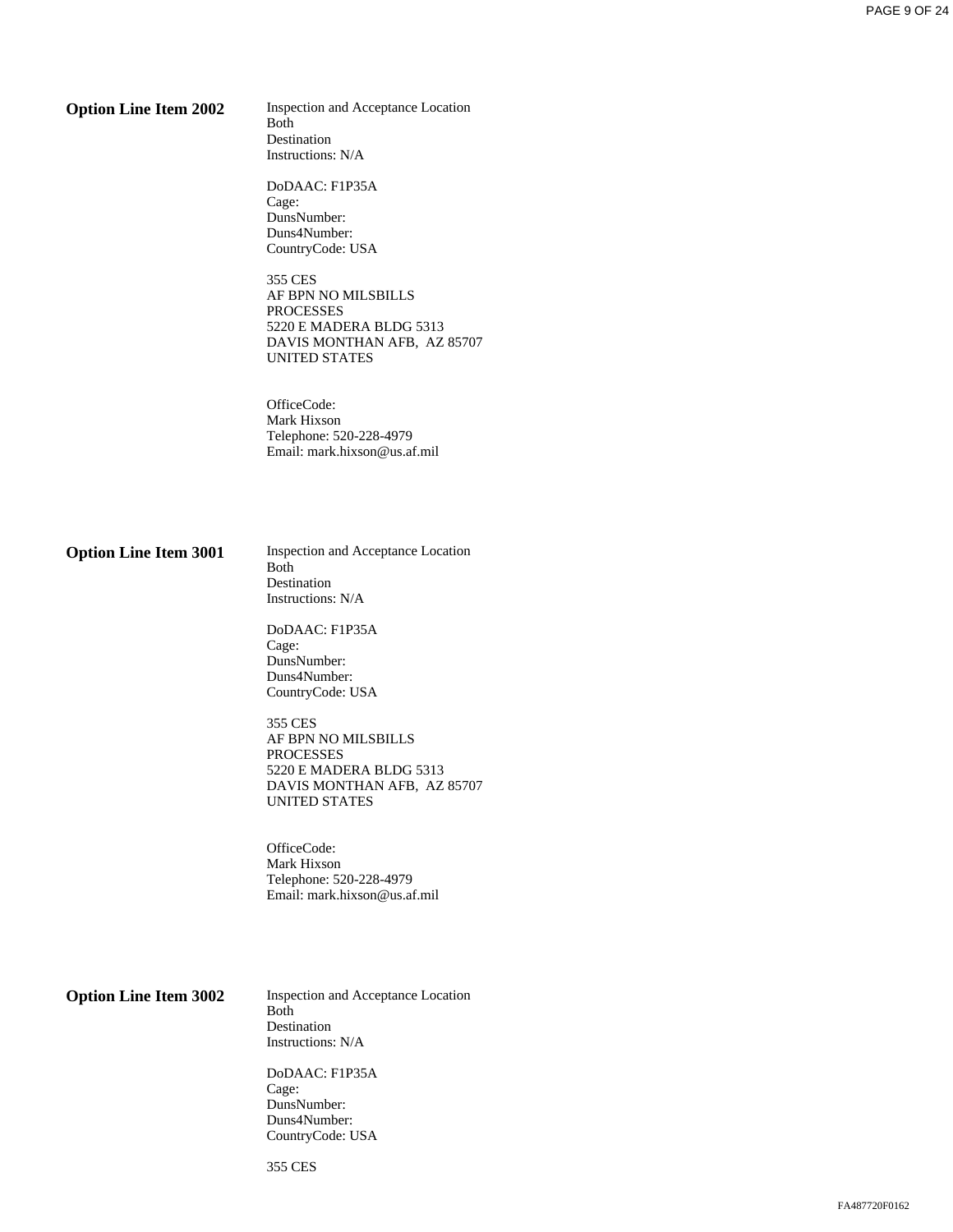AF BPN NO MILSBILLS PROCESSES 5220 E MADERA BLDG 5313 DAVIS MONTHAN AFB, AZ 85707 UNITED STATES

OfficeCode: Mark Hixson Telephone: 520-228-4979 Email: mark.hixson@us.af.mil

**Option Line Item 4001** Inspection and Acceptance Location Both Destination Instructions: N/A

> DoDAAC: F1P35A Cage: DunsNumber: Duns4Number: CountryCode: USA

355 CES AF BPN NO MILSBILLS PROCESSES 5220 E MADERA BLDG 5313 DAVIS MONTHAN AFB, AZ 85707 UNITED STATES

OfficeCode: Mark Hixson Telephone: 520-228-4979 Email: mark.hixson@us.af.mil

**Option Line Item 4002** Inspection and Acceptance Location Both Destination Instructions: N/A

> DoDAAC: F1P35A Cage: DunsNumber: Duns4Number: CountryCode: USA

355 CES AF BPN NO MILSBILLS PROCESSES 5220 E MADERA BLDG 5313 DAVIS MONTHAN AFB, AZ 85707 UNITED STATES

OfficeCode: Mark Hixson Telephone: 520-228-4979 Email: mark.hixson@us.af.mil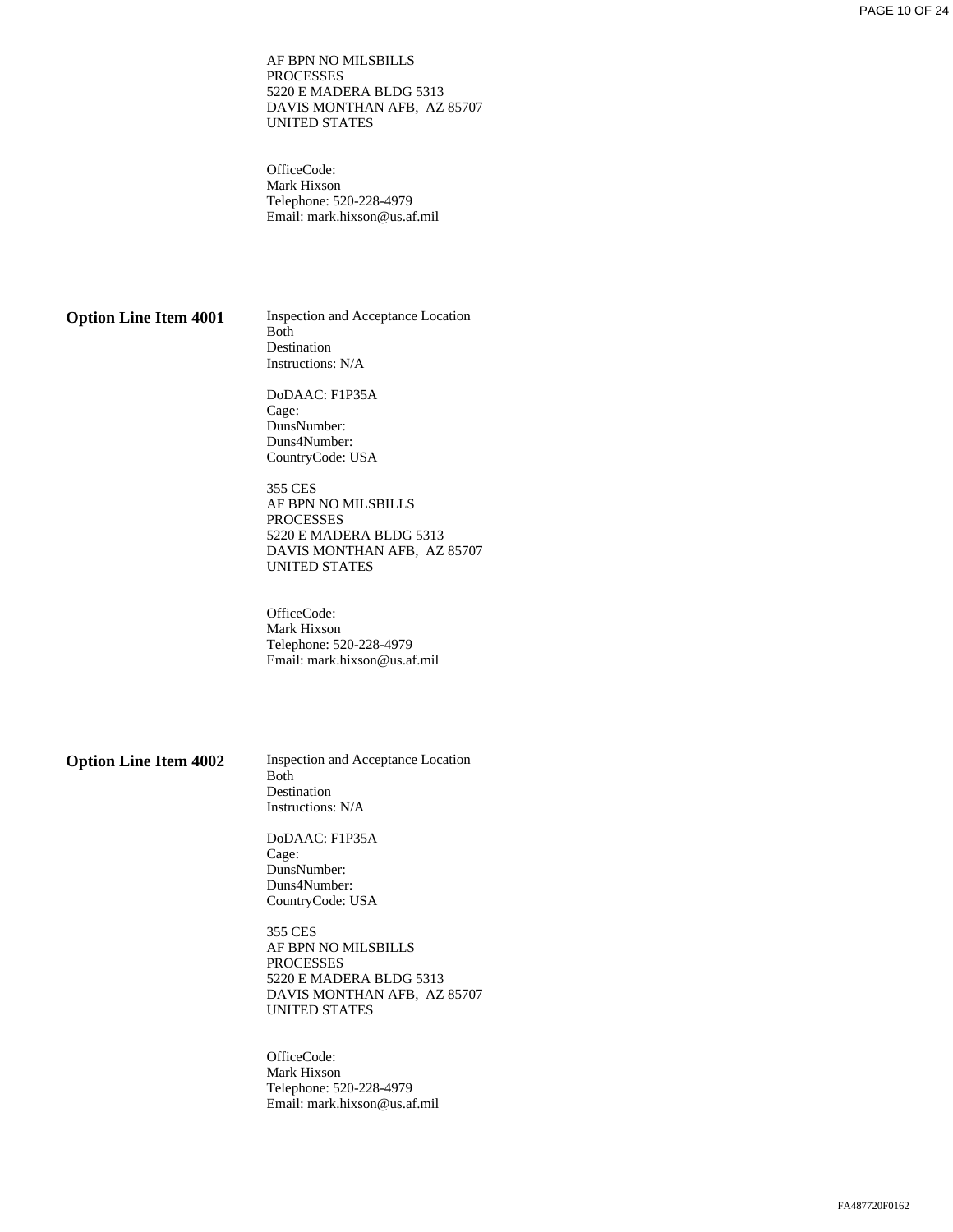# **Deliveries or Performance**

**Contractor** Destination

**0001**

#### **Delivery Schedule Ship To Address**

Place of Performance DoDAAC: F1P35A Cage: DunsNumber: Duns4Number: CountryCode: USA 355 CES AF BPN NO MILSBILLS PROCESSES 5220 E MADERA BLDG 5313 DAVIS MONTHAN AFB, AZ 85707 UNITED STATES

OfficeCode: Mark Hixson Telephone: 520-228-4979 Email: mark.hixson@us.af.mil

Period of Performance From 14 SEP 2020 To 13 SEP 2021

**000101**

**0002**

**Delivery Schedule Ship To Address**

Place of Performance DoDAAC: F1P35A Cage: DunsNumber: Duns4Number: CountryCode: USA 355 CES AF BPN NO MILSBILLS PROCESSES 5220 E MADERA BLDG 5313 DAVIS MONTHAN AFB, AZ 85707 UNITED STATES

OfficeCode: Mark Hixson Telephone: 520-228-4979 Email: mark.hixson@us.af.mil

Period of Performance From 14 SEP 2020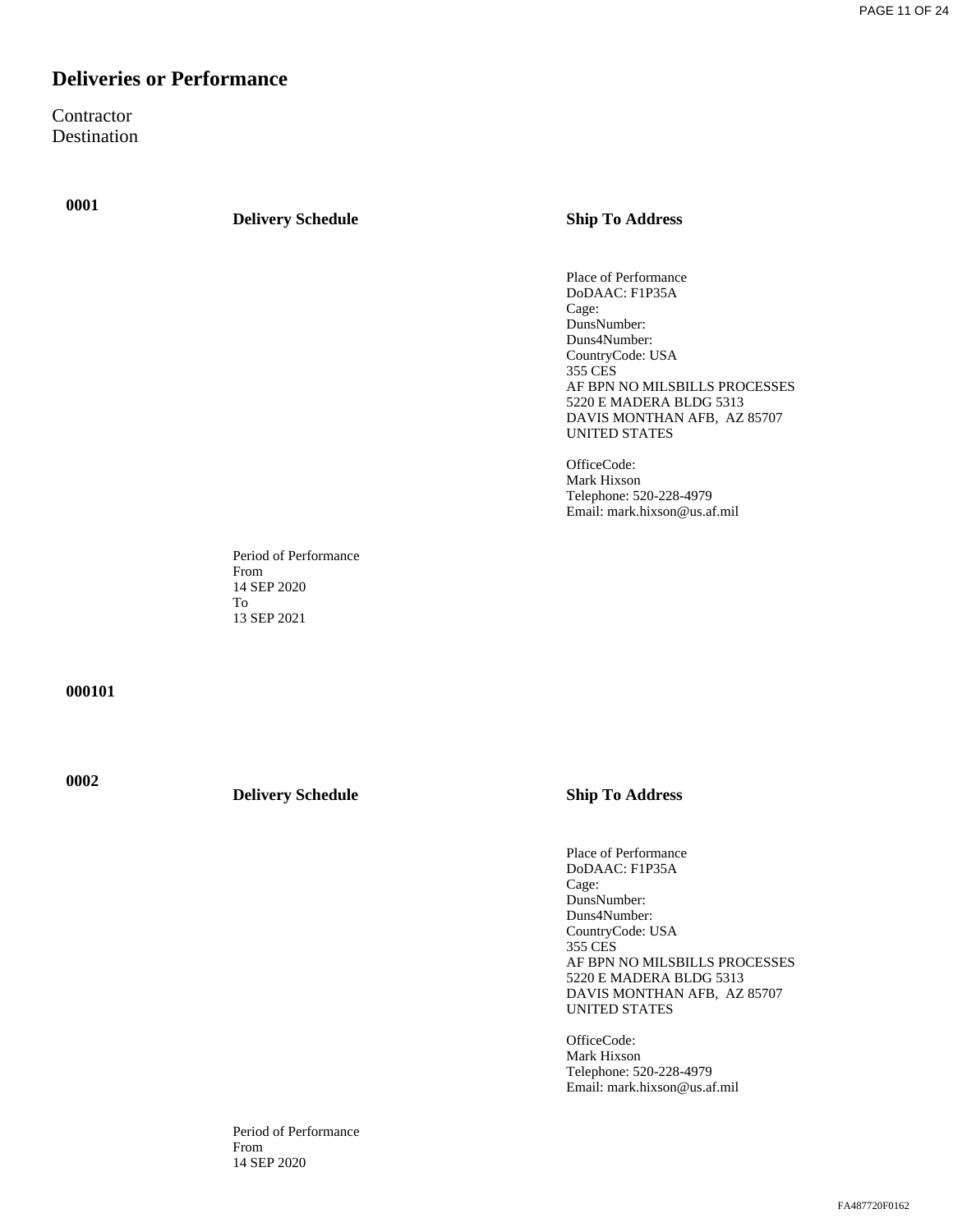To 13 SEP 2021

#### **000201**

# **Option Line**

**Industry Schedule Ship To Address** 

Place of Performance DoDAAC: F1P35A Cage: DunsNumber: Duns4Number: CountryCode: USA 355 CES AF BPN NO MILSBILLS PROCESSES 5220 E MADERA BLDG 5313 DAVIS MONTHAN AFB, AZ 85707 UNITED STATES

OfficeCode: Mark Hixson Telephone: 520-228-4979 Email: mark.hixson@us.af.mil

Period of Performance From 14 SEP 2021 To 13 SEP 2022

**Option Line** 

**Industry Schedule Ship To Address** 

Place of Performance DoDAAC: F1P35A Cage: DunsNumber: Duns4Number: CountryCode: USA 355 CES AF BPN NO MILSBILLS PROCESSES 5220 E MADERA BLDG 5313 DAVIS MONTHAN AFB, AZ 85707 UNITED STATES

OfficeCode: Mark Hixson Telephone: 520-228-4979 Email: mark.hixson@us.af.mil

Period of Performance From 14 SEP 2021 To 13 SEP 2022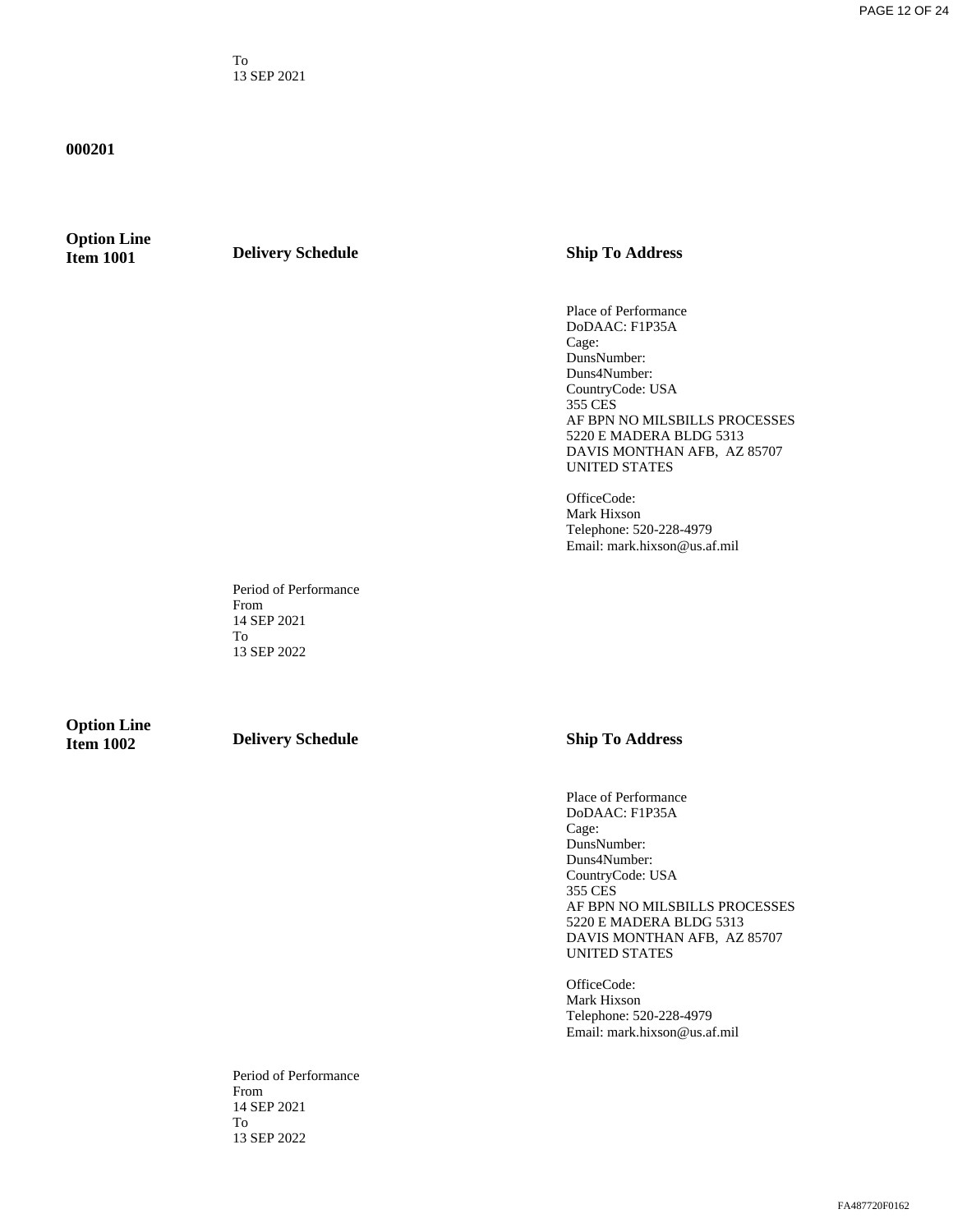# **Option Line**

**Item 2001 Delivery Schedule Ship To Address** 

Place of Performance DoDAAC: F1P35A Cage: DunsNumber: Duns4Number: CountryCode: USA 355 CES AF BPN NO MILSBILLS PROCESSES 5220 E MADERA BLDG 5313 DAVIS MONTHAN AFB, AZ 85707 UNITED STATES

OfficeCode: Mark Hixson Telephone: 520-228-4979 Email: mark.hixson@us.af.mil

Period of Performance From 14 SEP 2022 To 13 SEP 2023

**Option Line** 

**Item 2002 Delivery Schedule Ship To Address** 

Place of Performance DoDAAC: F1P35A Cage: DunsNumber: Duns4Number: CountryCode: USA 355 CES AF BPN NO MILSBILLS PROCESSES 5220 E MADERA BLDG 5313 DAVIS MONTHAN AFB, AZ 85707 UNITED STATES

OfficeCode: Mark Hixson Telephone: 520-228-4979 Email: mark.hixson@us.af.mil

Period of Performance From 14 SEP 2022 To 13 SEP 2023

**Option Line** 

**Industry Schedule Ship To Address** 

Place of Performance DoDAAC: F1P35A Cage: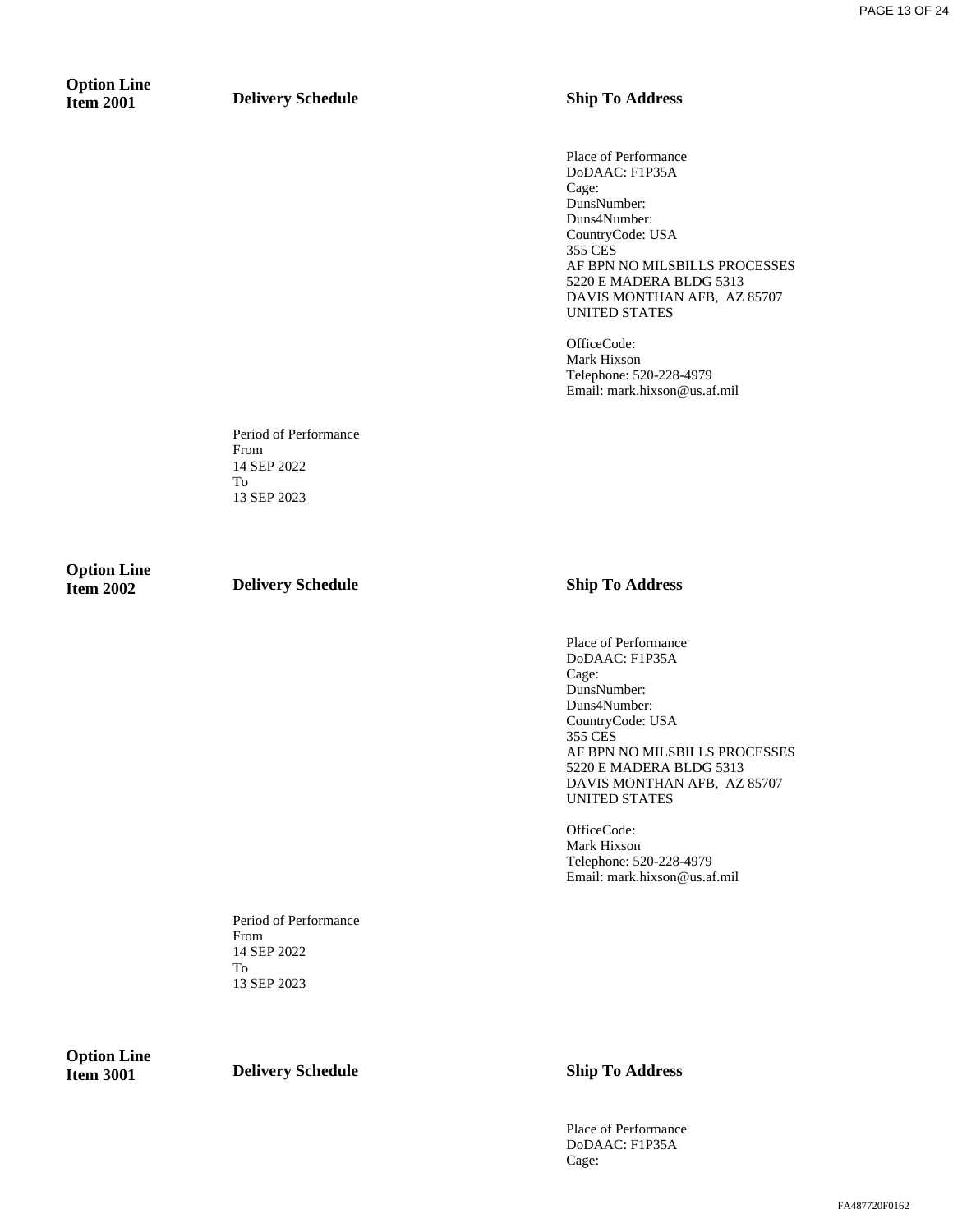DunsNumber: Duns4Number: CountryCode: USA 355 CES AF BPN NO MILSBILLS PROCESSES 5220 E MADERA BLDG 5313 DAVIS MONTHAN AFB, AZ 85707 UNITED STATES

OfficeCode: Mark Hixson Telephone: 520-228-4979 Email: mark.hixson@us.af.mil

Period of Performance From 14 SEP 2023 To 13 SEP 2024

**Option Line** 

**Item 3002 Delivery Schedule Ship To Address** 

Place of Performance DoDAAC: F1P35A Cage: DunsNumber: Duns4Number: CountryCode: USA 355 CES AF BPN NO MILSBILLS PROCESSES 5220 E MADERA BLDG 5313 DAVIS MONTHAN AFB, AZ 85707 UNITED STATES

OfficeCode: Mark Hixson Telephone: 520-228-4979 Email: mark.hixson@us.af.mil

Period of Performance From 14 SEP 2023 To 13 SEP 2024

**Option Line** 

**Item 4001 Delivery Schedule Ship To Address** 

Place of Performance DoDAAC: F1P35A Cage: DunsNumber: Duns4Number: CountryCode: USA 355 CES AF BPN NO MILSBILLS PROCESSES 5220 E MADERA BLDG 5313 DAVIS MONTHAN AFB, AZ 85707 UNITED STATES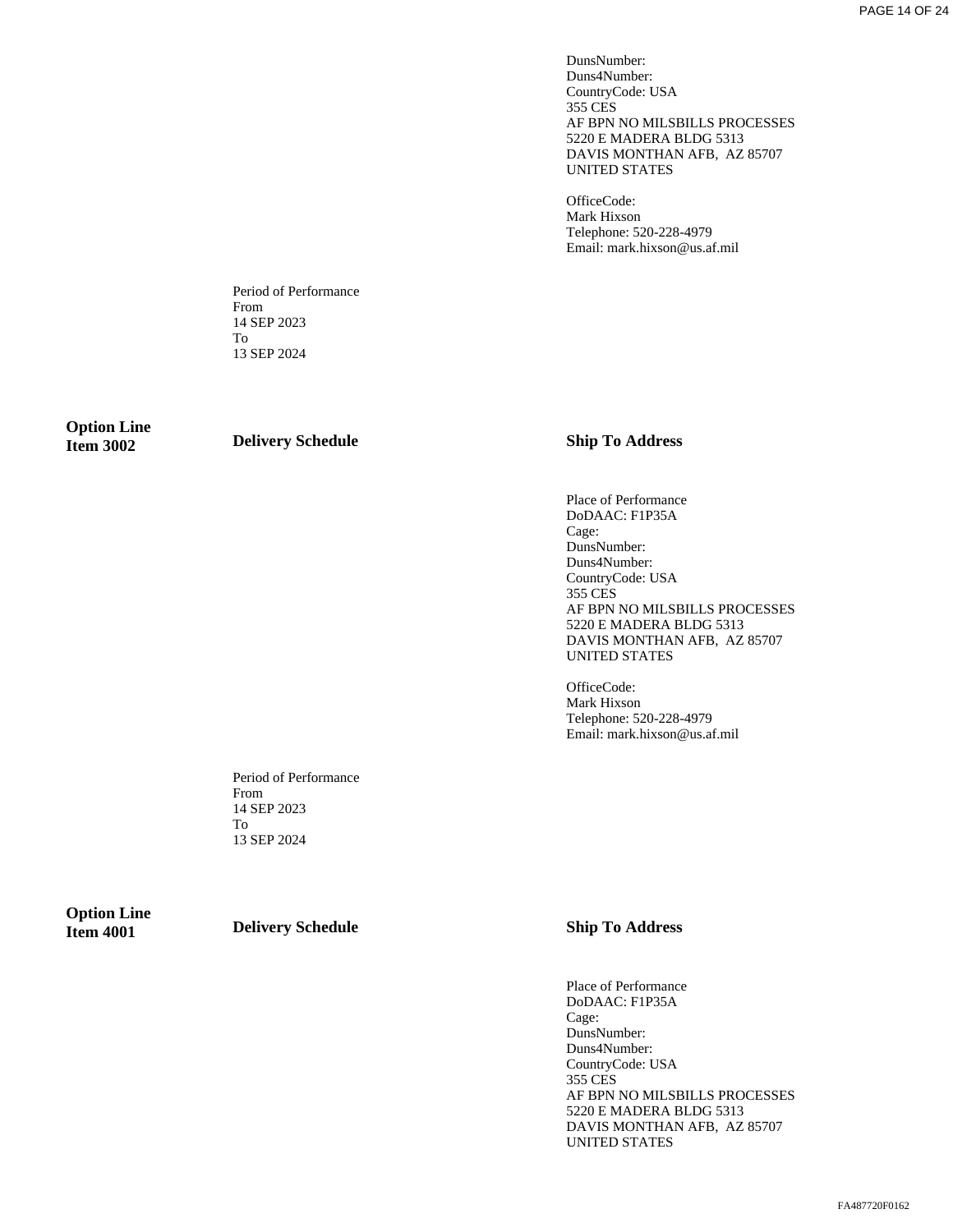OfficeCode: Mark Hixson Telephone: 520-228-4979 Email: mark.hixson@us.af.mil

Period of Performance From 14 SEP 2024 To 13 SEP 2025

# **Option Line**

**Industry Schedule Ship To Address** 

Place of Performance DoDAAC: F1P35A Cage: DunsNumber: Duns4Number: CountryCode: USA 355 CES AF BPN NO MILSBILLS PROCESSES 5220 E MADERA BLDG 5313 DAVIS MONTHAN AFB, AZ 85707 UNITED STATES

OfficeCode: Mark Hixson Telephone: 520-228-4979 Email: mark.hixson@us.af.mil

Period of Performance From 14 SEP 2024 To 13 SEP 2025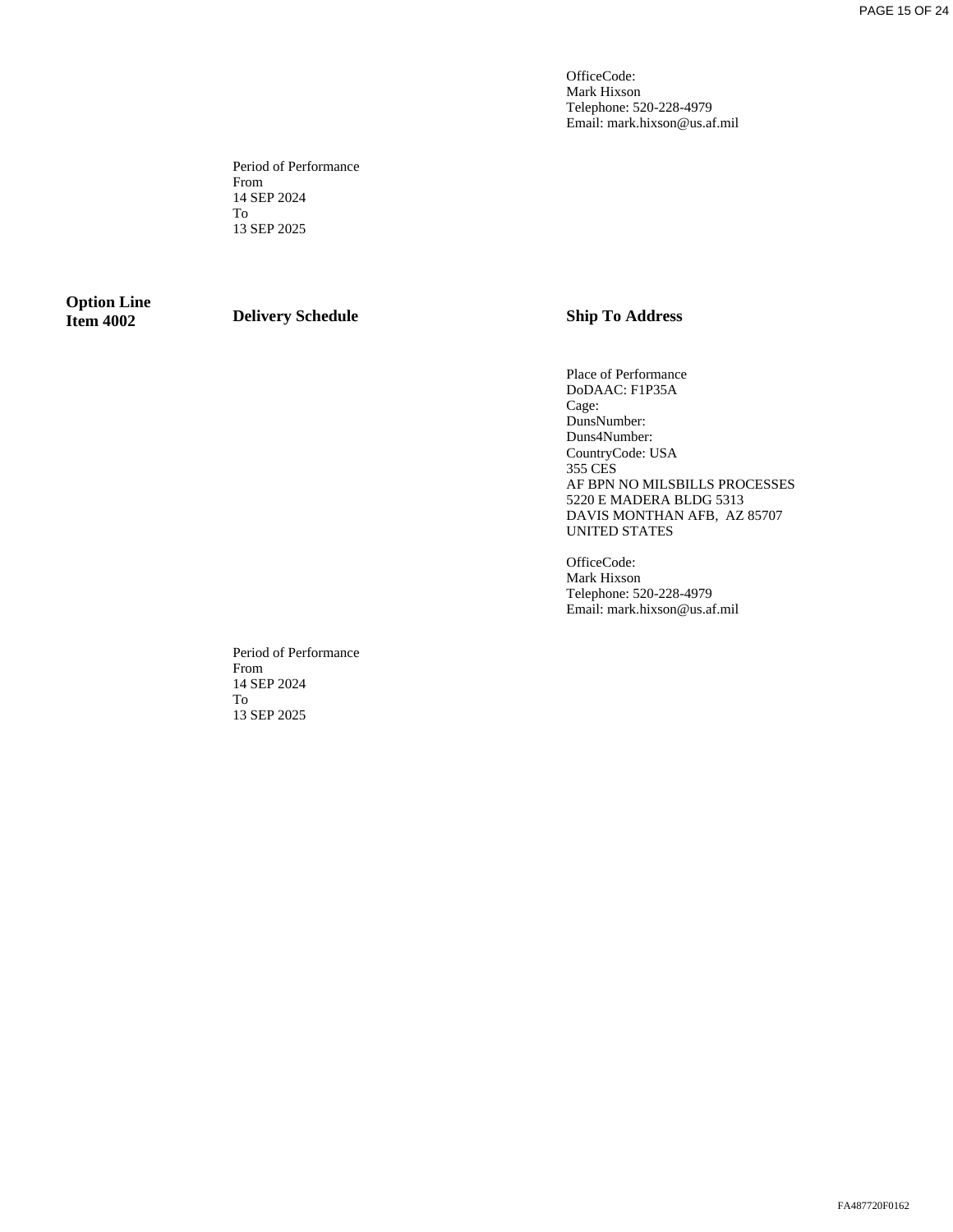# **Contract Administration Data**

| <b>ACRN</b>   | <b>Line of Accounting</b>                                       |
|---------------|-----------------------------------------------------------------|
| AA            | 5703400 300 18AE 374421 01 53200 22178F 387700 F87700 WO:OASIS3 |
| <b>Amount</b> | USD 172,608.00                                                  |
| AA            | 5703400 300 18AE 374421 01 53200 22178F 387700 F87700 WO:OASIS3 |
| Amount        | <b>USD 863.04</b>                                               |

| <b>ACRN</b> | <b>CLIN/SLIN</b> | <b>CIN</b>           | Amount         |
|-------------|------------------|----------------------|----------------|
| AA          | 000101           | 00000000000005810764 | USD 172,608.00 |
| AA          | 000201           | 00000000000005810766 | USD 863.04     |

### **DFARS Clauses Incorporated by Reference**

| <b>Number</b> | Title                                                            | <b>Effective Date</b> |
|---------------|------------------------------------------------------------------|-----------------------|
| 252.201-7000  | Contracting Officer's Representative                             | 1991-12               |
| 252.204-7006  | Billing Instructions.                                            | 2005-10               |
| 252.232-7003  | Electronic Submission of Payment Requests and Receiving Reports. | 2018-12               |

### **DFARS Clauses Incorporated by Full Text**

### **252.232-7006 Wide Area WorkFlow Payment Instructions. 2018-12**

As prescribed in 232.7004(b), use the following clause:

#### WIDE AREA WORKFLOW PAYMENT INSTRUCTIONS (DEC 2018)

(a) Definitions. As used in this clause-

"Department of Defense Activity Address Code (DoDAAC)" is a six position code that uniquely identifies a unit, activity, or organization.

"Document type" means the type of payment request or receiving report available for creation in Wide Area WorkFlow (WAWF).

 "Local processing office (LPO)" is the office responsible for payment certification when payment certification is done external to the entitlement system.

 "Payment request" and "receiving report" are defined in the clause at 252.232-7003, Electronic Submission of Payment Requests and Receiving Reports.

 (b) Electronic invoicing. The WAWF system provides the method to electronically process vendor payment requests and receiving reports, as authorized by Defense Federal Acquisition Regulation Supplement (DFARS) 252.232-7003, Electronic Submission of Payment Requests and Receiving Reports.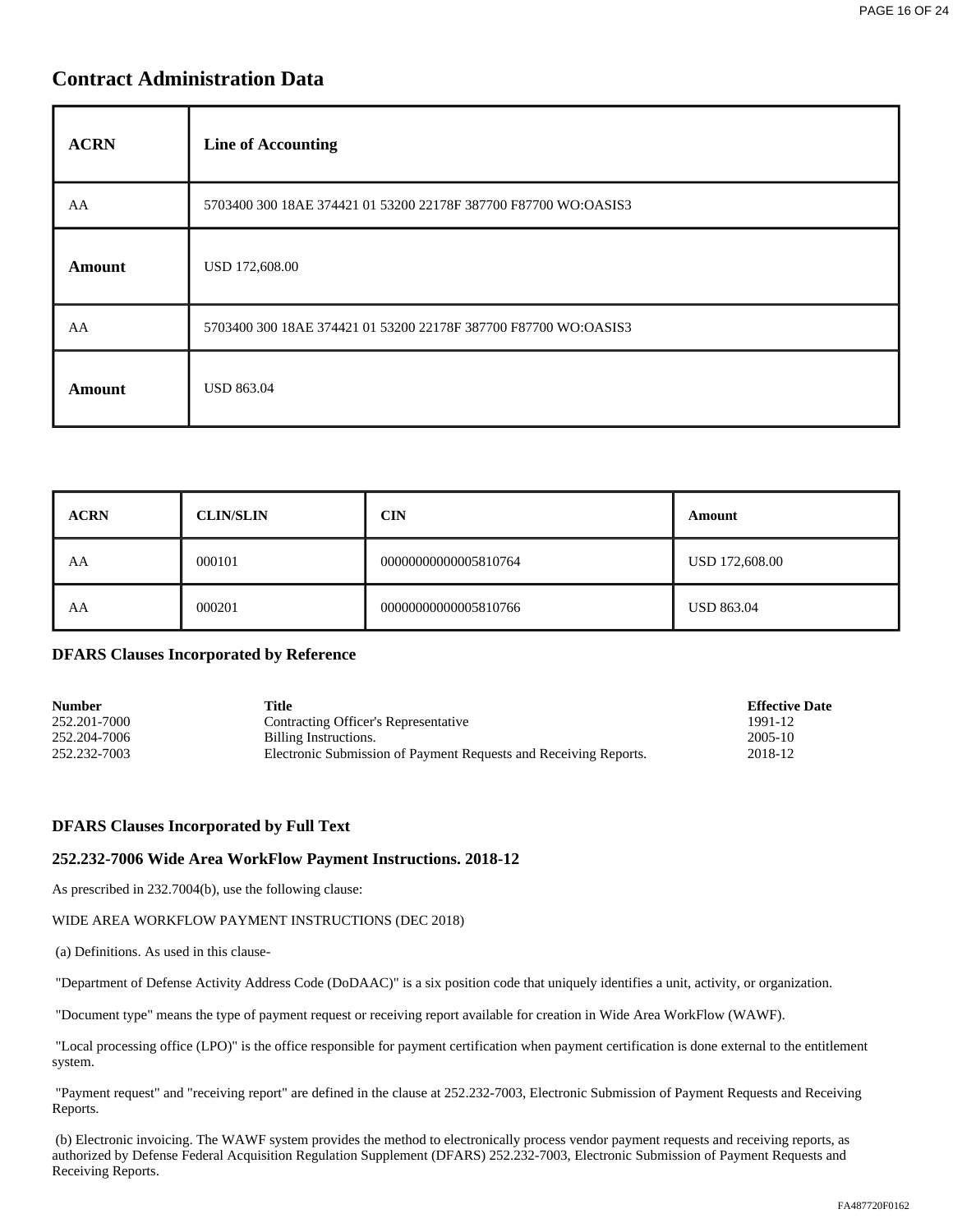(c) WAWF access. To access WAWF, the Contractor shall-

(1) Have a designated electronic business point of contact in the System for Award Management at https://www.sam.gov; and

(2) Be registered to use WAWF at https://wawf.eb.mil/ following the step-by-step procedures for self-registration available at this web site.

 (d) WAWF training. The Contractor should follow the training instructions of the WAWF Web-Based Training Course and use the Practice Training Site before submitting payment requests through WAWF. Both can be accessed by selecting the "Web Based Training" link on the WAWF home page at https://wawf.eb.mil/

(e) WAWF methods of document submission. Document submissions may be via web entry, Electronic Data Interchange, or File Transfer Protocol.

 (f) WAWF payment instructions. The Contractor shall use the following information when submitting payment requests and receiving reports in WAWF for this contract or task or delivery order:

(1) Document type. The Contractor shall submit payment requests using the following document type(s):

(i) For cost-type line items, including labor-hour or time-and-materials, submit a cost voucher.

(ii) For fixed price line items-

(A) That require shipment of a deliverable, submit the invoice and receiving report specified by the Contracting Officer.

 (B) For services that do not require shipment of a deliverable, submit either the Invoice 2in1, which meets the requirements for the invoice and receiving report, or the applicable invoice and receiving report, as specified by the Contracting Officer.

2in1

(iii) For customary progress payments based on costs incurred, submit a progress payment request.

(iv) For performance based payments, submit a performance based payment request.

(v) For commercial item financing, submit a commercial item financing request.

(2) ) Fast Pay requests are only permitted when Federal Acquisition Regulation (FAR) 52.213-1 is included in the contract.

(f) [Note: The Contractor may use a WAWF "combo" document type to create some combinations of invoice and receiving report in one step.]

 (3) Document routing. The Contractor shall use the information in the Routing Data Table below only to fill in applicable fields in WAWF when creating payment requests and receiving reports in the system.

Routing Data Table\*

| Field Name in WAWF        | Data to be entered in WAWF |
|---------------------------|----------------------------|
| Pay Official DoDAAC       | F87700                     |
| Issue By DoDAAC           | FA4877                     |
| Admin DoDAAC              | FA4877                     |
| Inspect By DoDAAC         | F1P35A                     |
| Ship To Code              | F1P35A                     |
| Service Approver (DoDAAC) | F1P35A                     |
| Service Acceptor (DoDAAC) | F1P35A                     |

 (4) Payment request. The Contractor shall ensure a payment request includes documentation appropriate to the type of payment request in accordance with the payment clause, contract financing clause, or Federal Acquisition Regulation 52.216-7, Allowable Cost and Payment, as applicable.

(5) Receiving report. The Contractor shall ensure a receiving report meets the requirements of DFARS Appendix F.

(g) WAWF point of contact.

(1) The Contractor may obtain clarification regarding invoicing in WAWF from the following contracting activity's WAWF point of contact.

Mark Hixson, 520-228-4979, mark.hixson@us.af.mil 355 CONS/PKBA, 520-228-4918, 355CONS.PKBA.Services@us.af.mil

(2) Contact the WAWF helpdesk at 866-618-5988, if assistance is needed.

(End of clause)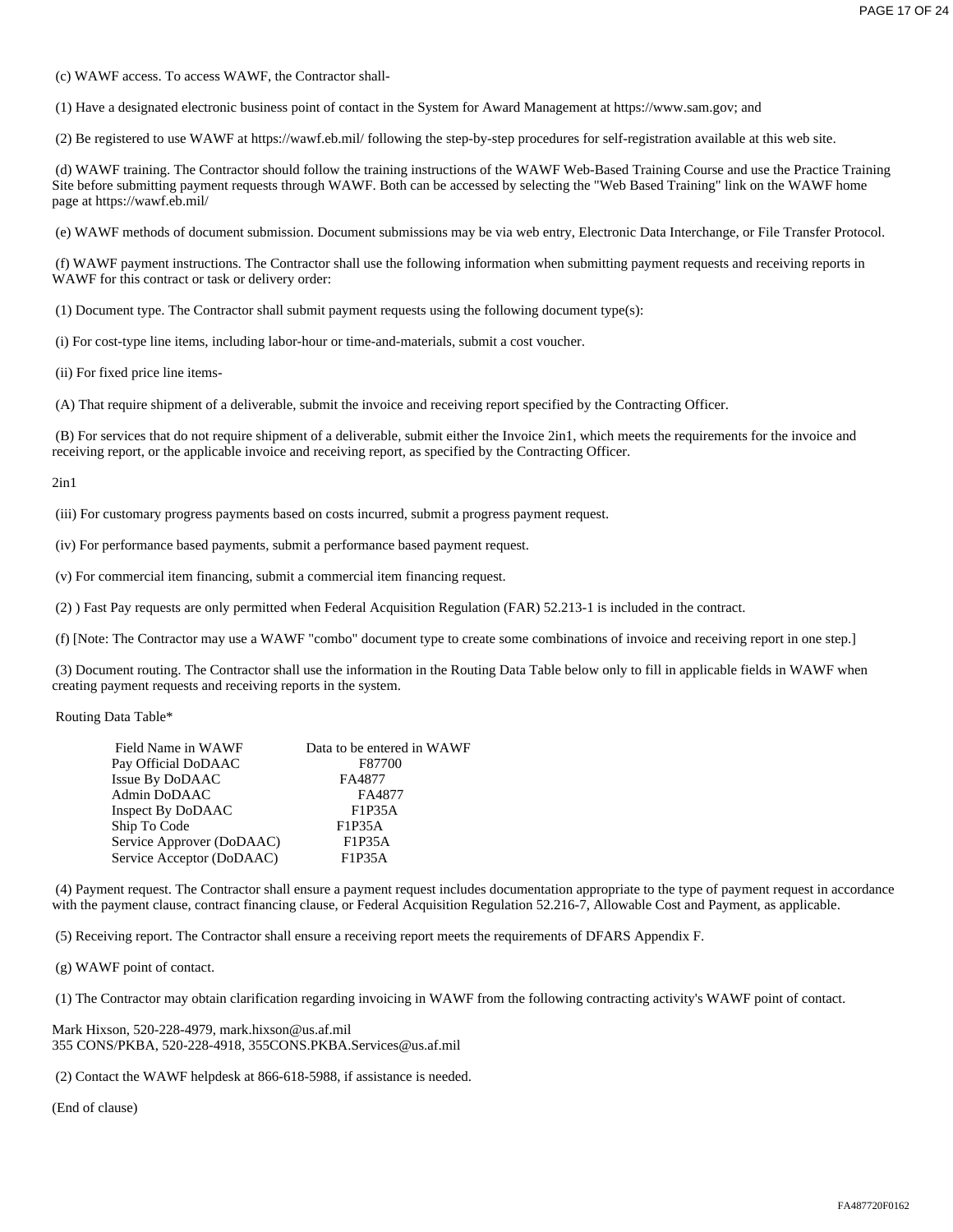**Special Contract Requirements**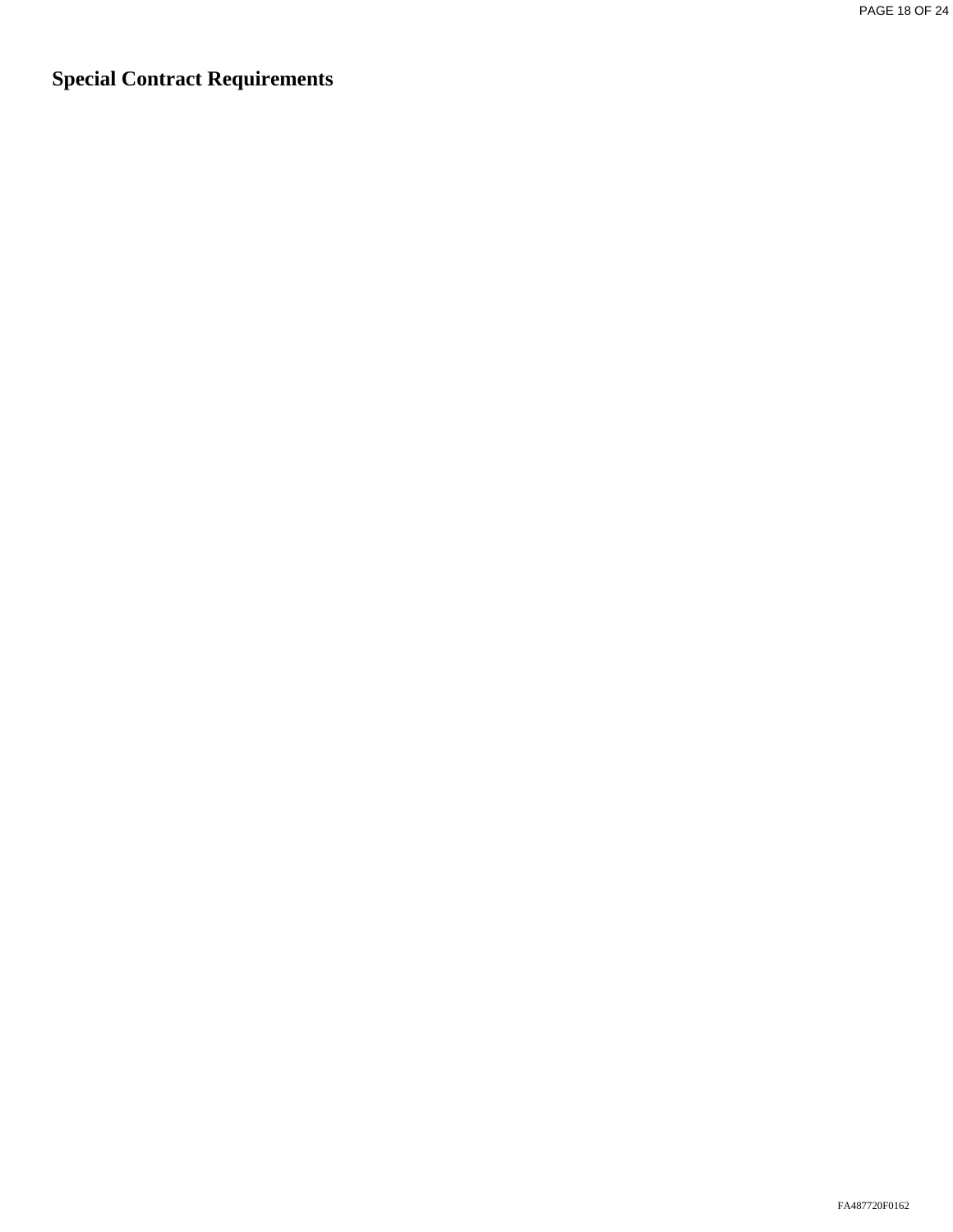# **Contract Clauses**

#### **FAR Clauses Incorporated by Reference**

| <b>Number</b> | Title                             | <b>Effective Date</b> |
|---------------|-----------------------------------|-----------------------|
| 52.222-41     | Service Contract Labor Standards. | 2018-08               |
|               |                                   |                       |

#### **DFARS Clauses Incorporated by Reference**

| 2011-09<br>Requirements Relating to Compensation of Former DoD Officials<br>Requirement to Inform Employees of Whistleblower Rights.<br>2013-09<br>Control of Government Personnel Work Product.<br>1992-04<br>Safeguarding Covered Defense Information and Cyber Incident Reporting.<br>2019-12<br>Notice of Authorized Disclosure of Information for Litigation Support.<br>2016-05<br>Subcontracting with Firms that are Owned or Controlled by the Government of a<br>2019-05<br>Country that is a State Sponsor of Terrorism.<br>Prohibition on Storage, Treatment, and Disposal of Toxic or Hazardous Materials.<br>2014-09<br>Buy American and Balance of Payments Program.<br>2017-12<br>Qualifying Country Sources as Subcontractors.<br>2017-12<br>Preference for Certain Domestic Commodities.<br>2017-12<br>2013-06<br>Export-Controlled Items.<br>Utilization of Indian Organizations, Indian-Owned Economic Enterprises, and Native<br>2019-04<br>Hawaiian Small Business Concerns.<br>2006-12<br>Levies on Contract Payments.<br>Accelerating Payments to Small Business Subcontractors-Prohibition on Fees and<br>2020-04<br>Consideration.<br>Prohibition on Interrogation of Detainees by Contractor Personnel.<br>2013-06<br>Pricing of Contract Modifications.<br>1991-12<br>Requests for Equitable Adjustment.<br>2012-12<br><b>Subcontracts for Commercial Items</b><br>2013-06 | <b>Number</b> | <b>Title</b> | <b>Effective Date</b> |
|-------------------------------------------------------------------------------------------------------------------------------------------------------------------------------------------------------------------------------------------------------------------------------------------------------------------------------------------------------------------------------------------------------------------------------------------------------------------------------------------------------------------------------------------------------------------------------------------------------------------------------------------------------------------------------------------------------------------------------------------------------------------------------------------------------------------------------------------------------------------------------------------------------------------------------------------------------------------------------------------------------------------------------------------------------------------------------------------------------------------------------------------------------------------------------------------------------------------------------------------------------------------------------------------------------------------------------------------------------------------------------------------------------|---------------|--------------|-----------------------|
|                                                                                                                                                                                                                                                                                                                                                                                                                                                                                                                                                                                                                                                                                                                                                                                                                                                                                                                                                                                                                                                                                                                                                                                                                                                                                                                                                                                                       | 252.203-7000  |              |                       |
|                                                                                                                                                                                                                                                                                                                                                                                                                                                                                                                                                                                                                                                                                                                                                                                                                                                                                                                                                                                                                                                                                                                                                                                                                                                                                                                                                                                                       | 252.203-7002  |              |                       |
|                                                                                                                                                                                                                                                                                                                                                                                                                                                                                                                                                                                                                                                                                                                                                                                                                                                                                                                                                                                                                                                                                                                                                                                                                                                                                                                                                                                                       | 252.204-7003  |              |                       |
|                                                                                                                                                                                                                                                                                                                                                                                                                                                                                                                                                                                                                                                                                                                                                                                                                                                                                                                                                                                                                                                                                                                                                                                                                                                                                                                                                                                                       | 252.204-7012  |              |                       |
|                                                                                                                                                                                                                                                                                                                                                                                                                                                                                                                                                                                                                                                                                                                                                                                                                                                                                                                                                                                                                                                                                                                                                                                                                                                                                                                                                                                                       | 252.204-7015  |              |                       |
|                                                                                                                                                                                                                                                                                                                                                                                                                                                                                                                                                                                                                                                                                                                                                                                                                                                                                                                                                                                                                                                                                                                                                                                                                                                                                                                                                                                                       | 252.209-7004  |              |                       |
|                                                                                                                                                                                                                                                                                                                                                                                                                                                                                                                                                                                                                                                                                                                                                                                                                                                                                                                                                                                                                                                                                                                                                                                                                                                                                                                                                                                                       | 252.223-7006  |              |                       |
|                                                                                                                                                                                                                                                                                                                                                                                                                                                                                                                                                                                                                                                                                                                                                                                                                                                                                                                                                                                                                                                                                                                                                                                                                                                                                                                                                                                                       | 252.225-7001  |              |                       |
|                                                                                                                                                                                                                                                                                                                                                                                                                                                                                                                                                                                                                                                                                                                                                                                                                                                                                                                                                                                                                                                                                                                                                                                                                                                                                                                                                                                                       | 252.225-7002  |              |                       |
|                                                                                                                                                                                                                                                                                                                                                                                                                                                                                                                                                                                                                                                                                                                                                                                                                                                                                                                                                                                                                                                                                                                                                                                                                                                                                                                                                                                                       | 252.225-7012  |              |                       |
|                                                                                                                                                                                                                                                                                                                                                                                                                                                                                                                                                                                                                                                                                                                                                                                                                                                                                                                                                                                                                                                                                                                                                                                                                                                                                                                                                                                                       | 252.225-7048  |              |                       |
|                                                                                                                                                                                                                                                                                                                                                                                                                                                                                                                                                                                                                                                                                                                                                                                                                                                                                                                                                                                                                                                                                                                                                                                                                                                                                                                                                                                                       | 252.226-7001  |              |                       |
|                                                                                                                                                                                                                                                                                                                                                                                                                                                                                                                                                                                                                                                                                                                                                                                                                                                                                                                                                                                                                                                                                                                                                                                                                                                                                                                                                                                                       | 252.232-7010  |              |                       |
|                                                                                                                                                                                                                                                                                                                                                                                                                                                                                                                                                                                                                                                                                                                                                                                                                                                                                                                                                                                                                                                                                                                                                                                                                                                                                                                                                                                                       | 252.232-7017  |              |                       |
|                                                                                                                                                                                                                                                                                                                                                                                                                                                                                                                                                                                                                                                                                                                                                                                                                                                                                                                                                                                                                                                                                                                                                                                                                                                                                                                                                                                                       | 252.237-7010  |              |                       |
|                                                                                                                                                                                                                                                                                                                                                                                                                                                                                                                                                                                                                                                                                                                                                                                                                                                                                                                                                                                                                                                                                                                                                                                                                                                                                                                                                                                                       | 252.243-7001  |              |                       |
|                                                                                                                                                                                                                                                                                                                                                                                                                                                                                                                                                                                                                                                                                                                                                                                                                                                                                                                                                                                                                                                                                                                                                                                                                                                                                                                                                                                                       | 252.243-7002  |              |                       |
|                                                                                                                                                                                                                                                                                                                                                                                                                                                                                                                                                                                                                                                                                                                                                                                                                                                                                                                                                                                                                                                                                                                                                                                                                                                                                                                                                                                                       | 252.244-7000  |              |                       |

#### **FAR Clauses Incorporated by Full Text**

**52.204-25 Prohibition on Contracting for Certain Telecommunications and Video Surveillance Services or Equipment. 2020-08**

# **Prohibition on Contracting for Certain Telecommunications and Video Surveillance Services or Equipment (AUG 2020)**

 $(a) * * * *$ 

*Backhaul* means intermediate links between the core network, or backbone network, and the small subnetworks at the edge of the network (*e.g.,* connecting cell phones/towers to the core telephone network). Backhaul can be wireless (*e.g.,* microwave) or wired (*e.g.,* fiber optic, coaxial cable, Ethernet).

#### **\* \* \* \* \***

*Interconnection arrangements* means arrangements governing the physical connection of two or more networks to allow the use of another's network to hand off traffic where it is ultimately delivered (*e.g.,* connection of a customer of telephone provider A to a customer of telephone company B) or sharing data and other information resources.

*Reasonable inquiry* means an inquiry designed to uncover any information in the entity's possession about the identity of the producer or provider of covered telecommunications equipment or services used by the entity that excludes the need to include an internal or third-party audit.

*Roaming* means cellular communications services (*e.g.,* voice, video, data) received from a visited network when unable to connect to the facilities of the home network either because signal coverage is too weak or because traffic is too high.

**\* \* \* \* \***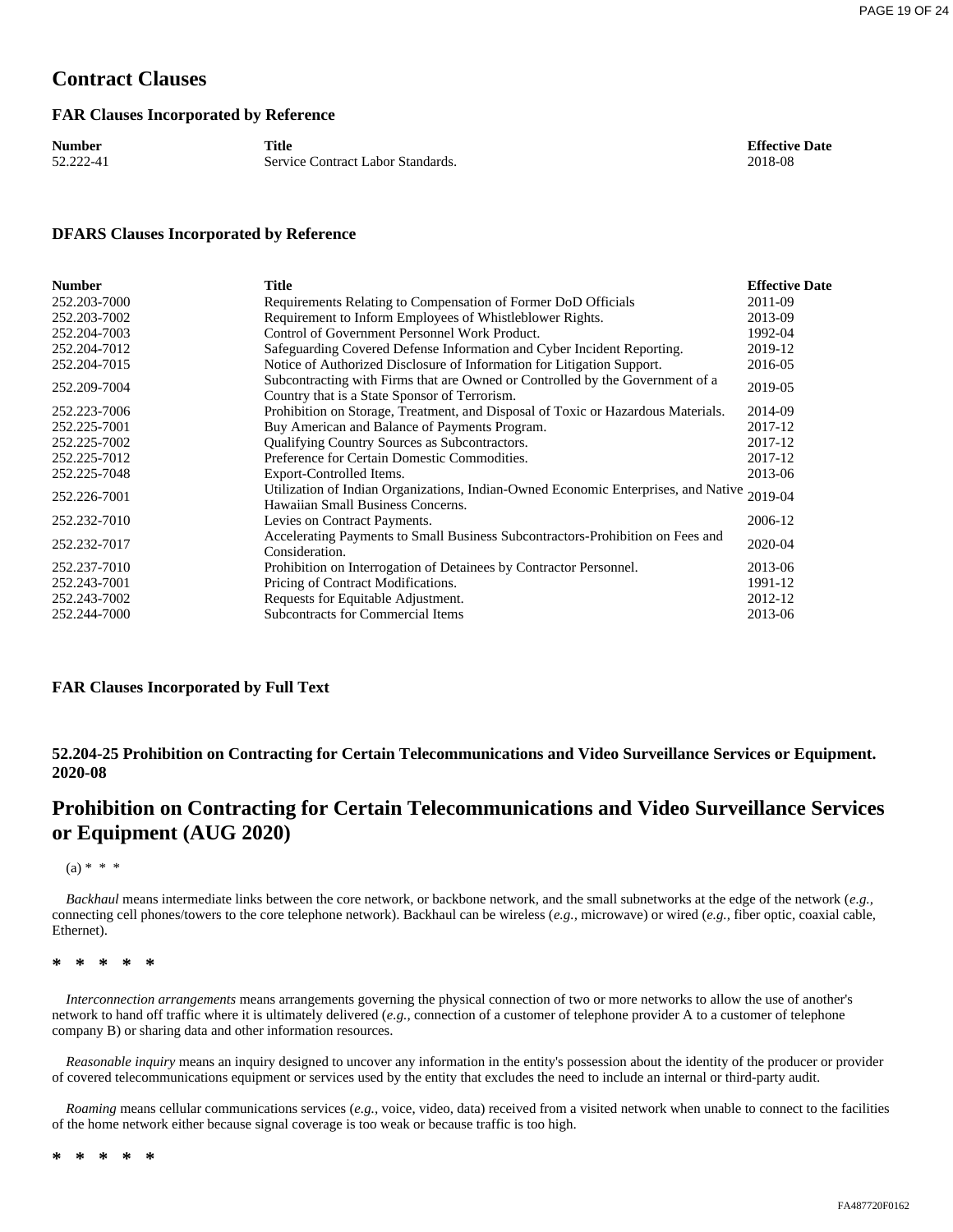(b) *Prohibition.* (1) Section 889(a)(1)(A) of the John S. McCain National Defense Authorization Act for Fiscal Year 2019 (Pub. L. 115-232) prohibits the head of an executive agency on or after August 13, 2019, from procuring or obtaining, or extending or renewing a contract to procure or obtain, any equipment, system, or service that uses covered telecommunications equipment or services as a substantial or essential component of any system, or as critical technology as part of any system. The Contractor is prohibited from providing to the Government any equipment, system, or service that uses covered telecommunications equipment or services as a substantial or essential component of any system, or as critical technology as part of any system, unless an exception at paragraph (c) of this clause applies or the covered telecommunication equipment or services are covered by a waiver described in FAR 4.2104.

(2) Section 889(a)(1)(B) of the John S. McCain National Defense Authorization Act for Fiscal Year 2019 (Pub. L. 115-232) prohibits the head of an executive agency on or after August 13, 2020, from entering into a contract, or extending or renewing a contract, with an entity that uses any equipment, system, or service that uses covered telecommunications equipment or services as a substantial or essential component of any system, or as critical technology as part of any system, unless an exception at paragraph (c) of this clause applies or the covered telecommunication equipment or services are covered by a waiver described in FAR 4.2104. This prohibition applies to the use of covered telecommunications equipment or services, regardless of whether that use is in performance of work under a Federal contract.

**\* \* \* \* \***

### **52.217-8 Option to Extend Services. 1999-11**

As prescribed in 17.208(f), insert a clause substantially the same as the following:

#### Option to Extend Services (Nov 1999)

The Government may require continued performance of any services within the limits and at the rates specified in the contract. These rates may be adjusted only as a result of revisions to prevailing labor rates provided by the Secretary of Labor. The option provision may be exercised more than once, but the total extension of performance hereunder shall not exceed 6 months. The Contracting Officer may exercise the option by written notice to the Contractor within 30 days.

(End of clause)

#### **52.217-9 Option to Extend the Term of the Contract. 2000-03**

As prescribed in 17.208(g), insert a clause substantially the same as the following:

Option to Extend the Term of the Contract (Mar 2000)

 (a) The Government may extend the term of this contract by written notice to the Contractor within 30 days; provided that the Government gives the Contractor a preliminary written notice of its intent to extend at least 60 days days before the contract expires. The preliminary notice does not commit the Government to an extension.

(b) If the Government exercises this option, the extended contract shall be considered to include this option clause.

(c) The total duration of this contract, including the exercise of any options under this clause, shall not exceed 5 years, 6 months (months) (years).

(End of clause)

#### **52.222-42 Statement of Equivalent Rates for Federal Hires. 2014-05**

As prescribed in 22.1006(b), insert the following clause:

#### STATEMENT OF EQUIVALENT RATES FOR FEDERAL HIRES (MAY 2014)

In compliance with the Service Contract Labor Standards statute and the regulations of the Secretary of Labor ( 29 CFR Part 4), this clause identifies the classes of service employees expected to be employed under the contract and states the wages and fringe benefits payable to each if they were employed by the contracting agency subject to the provisions of 5 U.S.C.5341 or 5 332.

#### This Statement is for Information Only: It is not a Wage Determination

| <b>Employee Class</b> | <b>Monetary Wage-Fringe</b><br><b>Benefits</b> |
|-----------------------|------------------------------------------------|
|                       |                                                |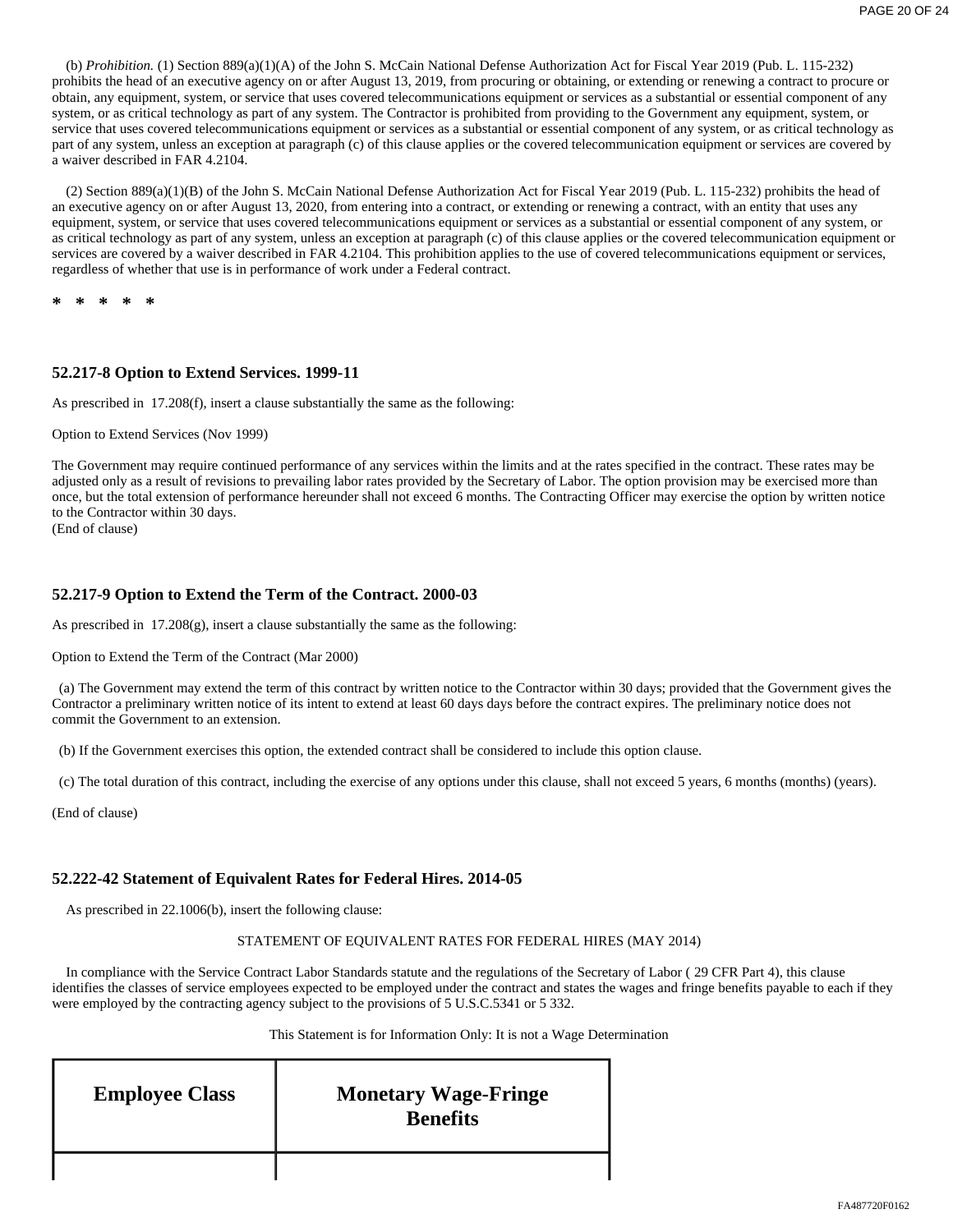| $GS-08$                  | \$48,411.00 |
|--------------------------|-------------|
| $\overline{\phantom{0}}$ | $=$<br>=    |
|                          |             |
| Ξ                        | Ξ           |
|                          |             |
| =                        | =           |
|                          |             |

(End of clause)

### **AFFARS Clauses Incorporated by Full Text**

### **5352.201-9101 ACC Ombudsman 10/1/2019**

(a) An ombudsman has been appointed to hear and facilitate the resolution of concerns from offerors, potential offerors, and others for this acquisition. When requested, the ombudsman will maintain strict confidentiality as to the source of the concern. The existence of the ombudsman does not affect the authority of the program manager, contracting officer, or source selection official. Further, the ombudsman does not participate in the evaluation of proposals, the source selection process, or the adjudication of protests or formal contract disputes. The ombudsman may refer the interested party to another official who can resolve the concern.

(b) Before consulting with an ombudsman, interested parties must first address their concerns, issues, disagreements, and/or recommendations to the contracting officer for resolution. Consulting an ombudsman does not alter or postpone the timelines for any other processes (e.g., agency level bid protests, GAO bid protests, requests for debriefings, employee-employer actions, contests of OMB Circular A-76 competition performance decisions).

(c) If resolution cannot be made by the contracting officer, the interested party may contact the ombudsman, Lt Col Aaron Judge, USAF Deputy Director of Contracting, OL-ACC Air Force Installation Contracting Agency Joint Base Langley-Eustis VA COMM: (757) 764-5372 DSN: 574-5372 aaron.judge@us.af.mil. Concerns, issues, disagreements, and recommendations that cannot be resolved at the Center/MAJCOM/DRU/SMC ombudsman level, may be brought by the interested party for further consideration to the Air Force ombudsman, Associate Deputy Assistant Secretary (ADAS) (Contracting), SAF/AQC, 1060 Air Force Pentagon, Washington DC 20330-1060, phone number (571) 256-2395, facsimile number (571) 256-2431.

(d) The ombudsman has no authority to render a decision that binds the agency.

(e) Do not contact the ombudsman to request copies of the solicitation, verify offer due date, or clarify technical requirements. Such inquiries shall be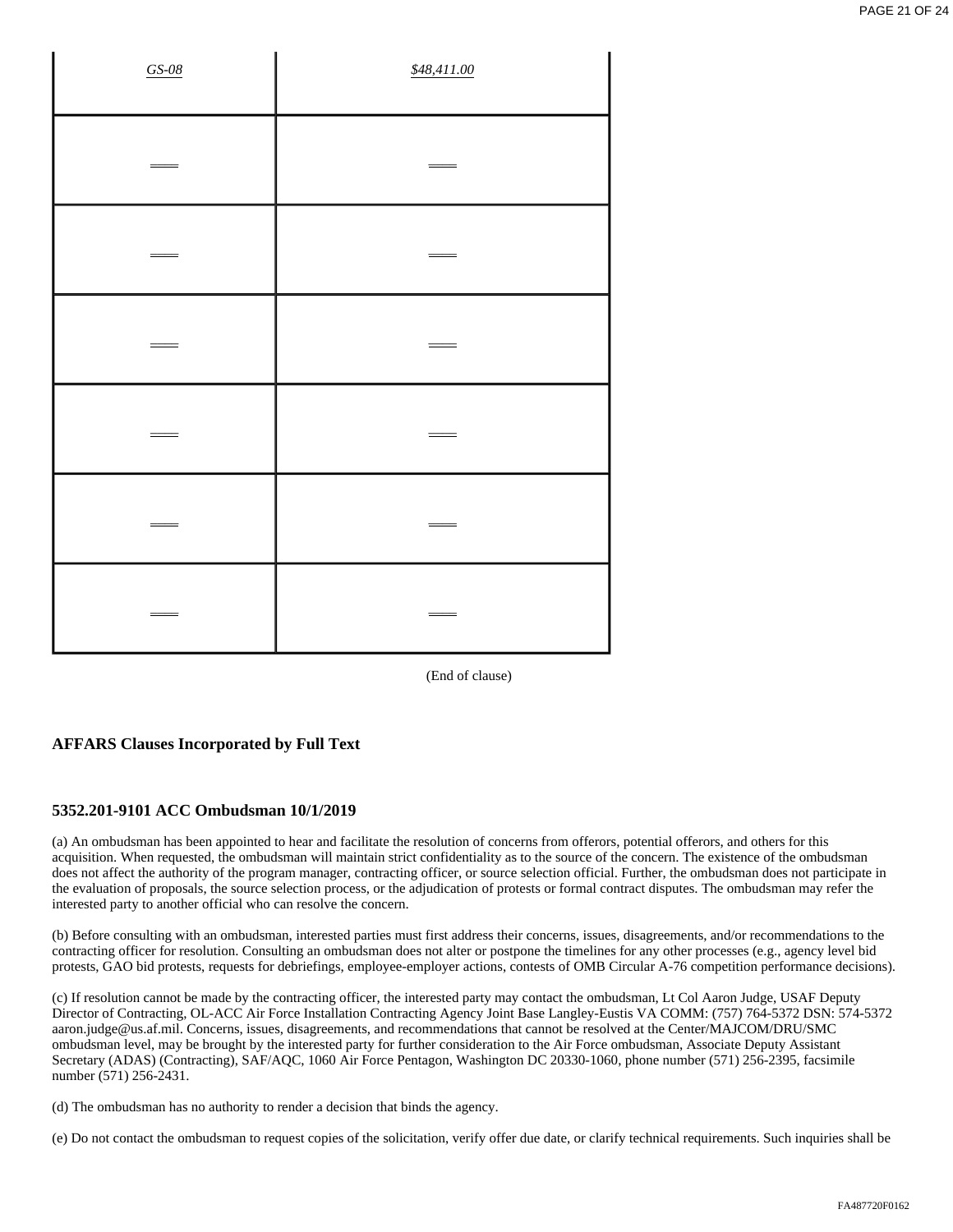directed to the contracting officer.

(End of clause)

### **5352.242-9000 Contractor Access to Air Force Installations 10/1/2019**

(a) The contractor shall obtain base identification and vehicle passes, if required, for all contractor personnel who make frequent visits to or perform work on the Air Force installation(s) cited in the contract. Contractor personnel are required to wear or prominently display installation identification badges or contractor-furnished, contractor identification badges while visiting or performing work on the installation.

(b) The contractor shall submit a written request on company letterhead to the contracting officer listing the following: contract number, location of work site, start and stop dates, and names of employees and subcontractor employees needing access to the base. The letter will also specify the individual(s) authorized to sign for a request for base identification credentials or vehicle passes. The contracting officer will endorse the request and forward it to the issuing base pass and registration office or Security Forces for processing. When reporting to the registration office, the authorized contractor individual(s) should provide a valid driver's license, current vehicle registration, and valid vehicle insurance certificate to obtain a vehicle pass.

(c) During performance of the contract, the contractor shall be responsible for obtaining required identification for newly assigned personnel and for prompt return of credentials and vehicle passes for any employee who no longer requires access to the work site.

(d) When work under this contract requires unescorted entry to controlled or restricted areas, the contractor shall comply with AFI 31-101, Integrated Defense, and AFI 31-501, Personnel Security Program Management, citing the appropriate paragraphs as applicable.

(e) Upon completion or termination of the contract or expiration of the identification passes, the prime contractor shall ensure that all base identification passes issued to employees and subcontractor employees are returned to the issuing office.

(f) Failure to comply with these requirements may result in withholding of final payment.

(End of clause)

#### **5352.242-9001 Common Access Cards (CAC) for Contractor Personnel 10/1/2019**

(a) For installation(s)/location(s) cited in the contract, contractors shall ensure Common Access Cards (CACs) are obtained by all contract or subcontract personnel who meet one or both of the following criteria:

(1) Require logical access to Department of Defense computer networks and systems in either:

(i) the unclassified environment; or

(ii) the classified environment where authorized by governing security directives.

(2) Perform work, which requires the use of a CAC for installation entry control or physical access to facilities and buildings.

(b) Contractors and their personnel shall use the following procedures to obtain CACs:

(1) Contractors shall provide a listing of personnel who require a CAC to the contracting officer. The government will provide the contractor instruction on how to complete the Contractor Verification System (CVS) application and then notify the contractor when approved.

(2) Contractor personnel shall obtain a CAC from the nearest Real Time Automated Personnel Identification Documentation System (RAPIDS) Issuing Facility (typically the local Military Personnel Flight (MPF)).

(c) While visiting or performing work on installation(s)/location(s), contractor personnel shall wear or prominently display the CAC as required by the governing local policy.

(d) During the performance period of the contract, the contractor shall:

(1) Within 7 working days of any changes to the listing of the contract personnel authorized a CAC, provide an updated listing to the contracting officer who will provide the updated listing to the authorizing government official;

(2) Return CACs in accordance with local policy/directives within 7 working days of a change in status for contractor personnel who no longer require logical or physical access;

(3) Return CACs in accordance with local policy/directives within 7 working days following a CACs expiration date; and

(4) Report lost or stolen CACs in accordance with local policy/directives.

(e) Within 7 working days following completion/termination of the contract, the contractor shall return all CACs issued to their personnel to the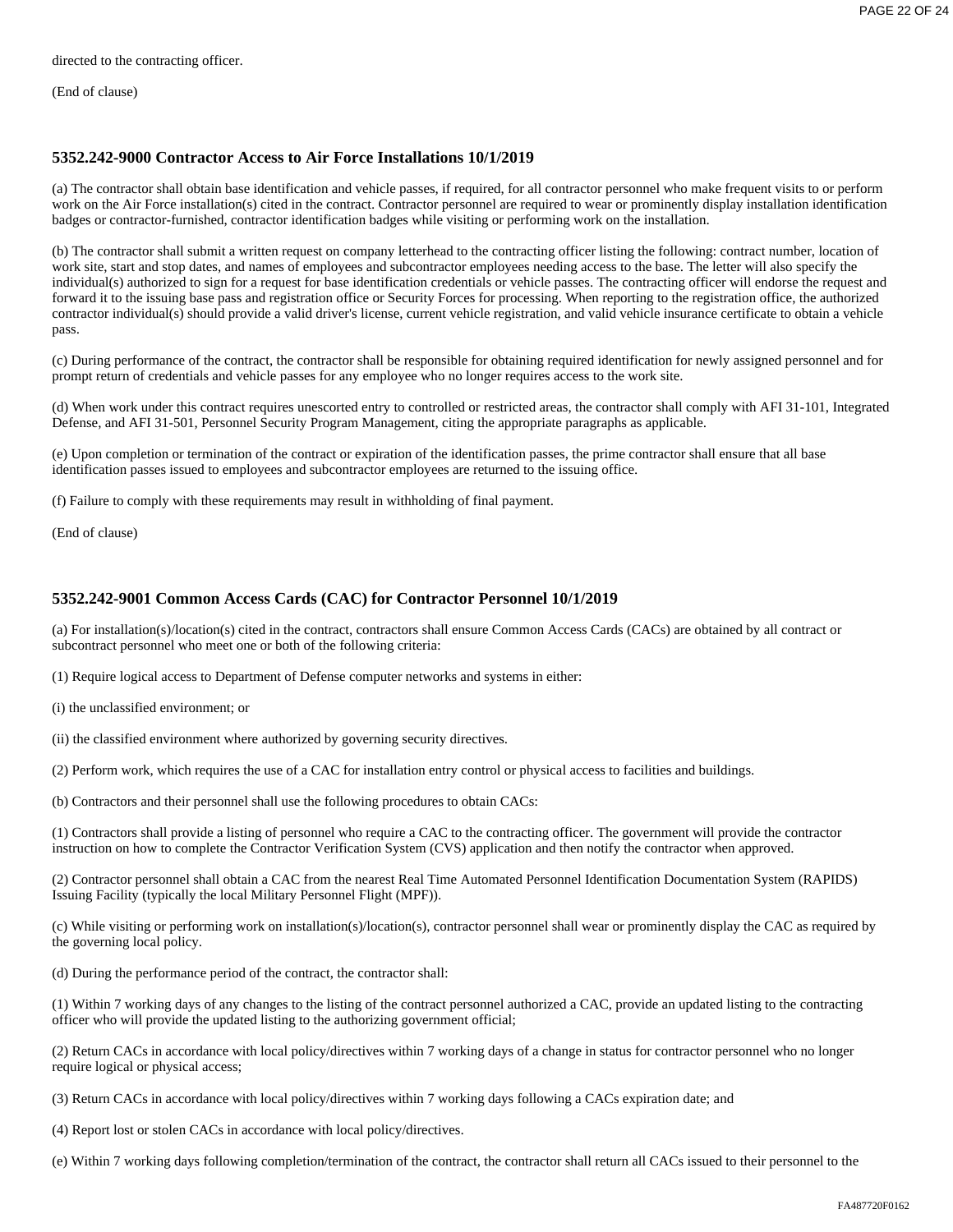issuing office or the location specified by local policy/directives.

(f) Failure to comply with these requirements may result in withholding of final payment.

(End of clause)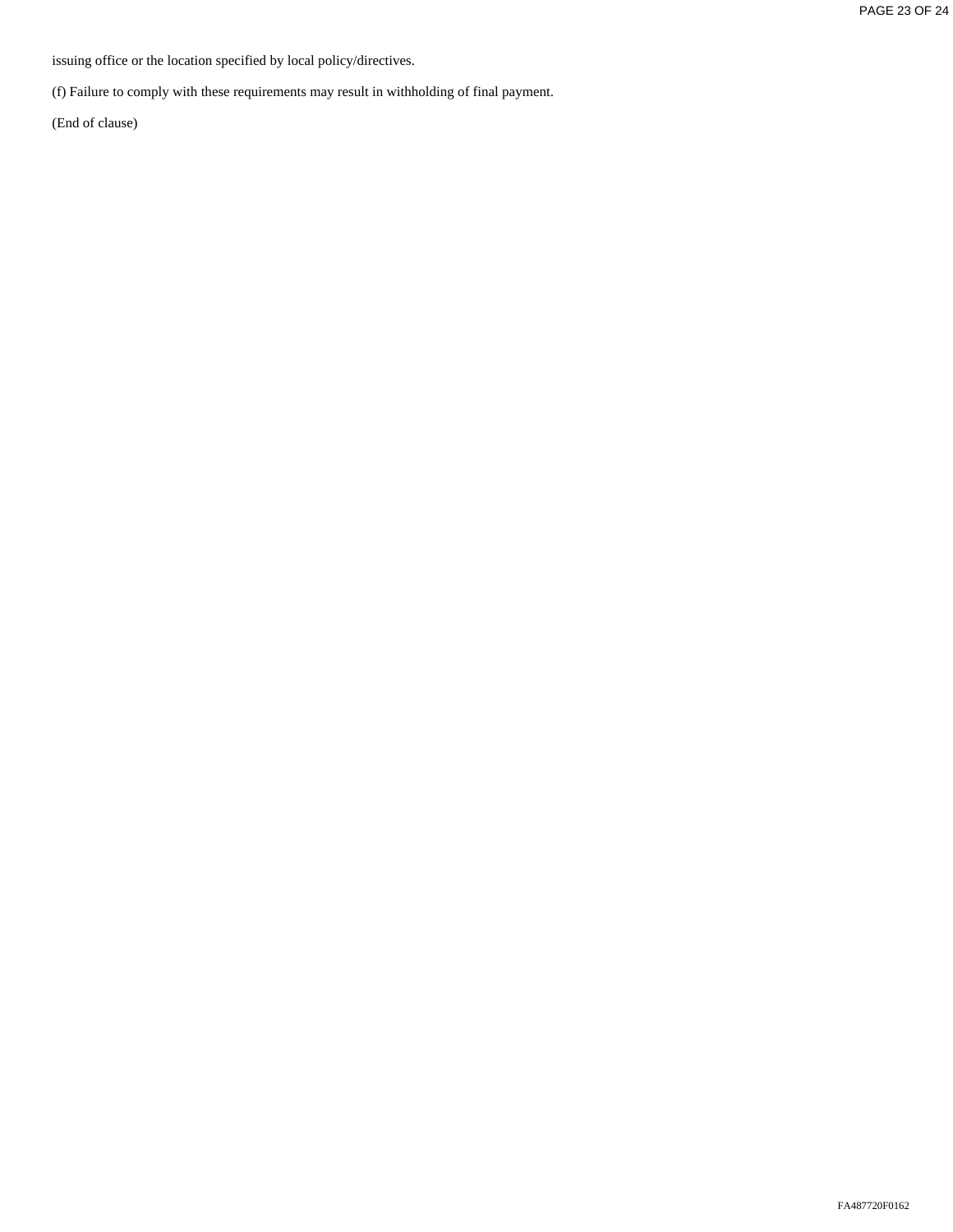# **List of Attachments**

| <b>Number</b> | <b>Attachment Name</b>                           | Attachment<br><b>Description</b> | Reference Identifier | Date           | <b>URL</b> | <b>Line Item</b> |
|---------------|--------------------------------------------------|----------------------------------|----------------------|----------------|------------|------------------|
| 01            | PWS - Building<br>Inspectors - 21<br>August 2020 | Performance Work<br>Statement    |                      | 21 AUG<br>2020 |            |                  |
| 02            | WD 15-5473 Rev 10                                | Wage Determination               |                      | 01 JUL<br>2020 |            |                  |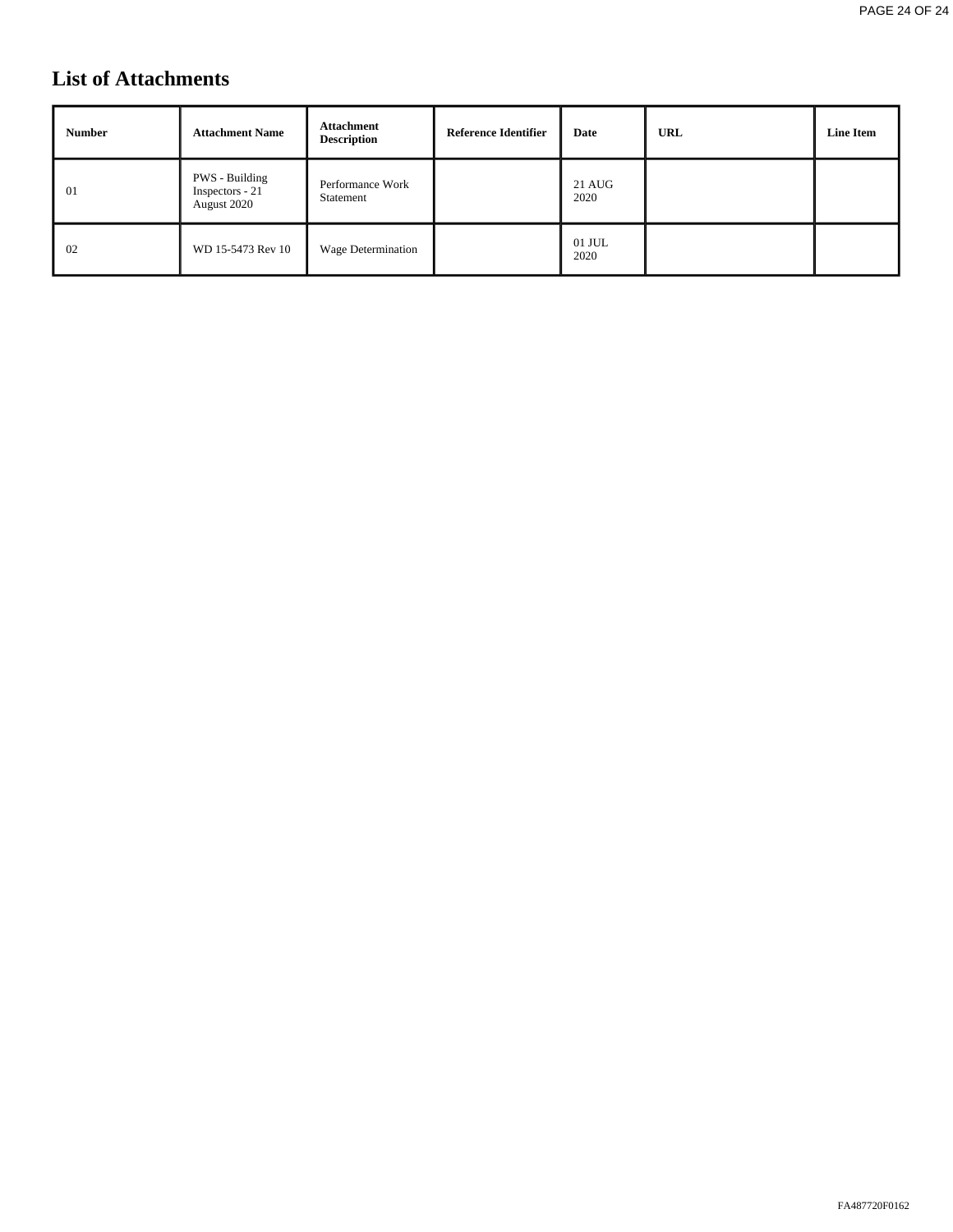### **Performance Work Statement for Inspector Support Services**

# **1.0. DESCRIPTION OF SERVICES/GENERALINFORMATION**

**1.1. Description of Services.** This Performance Work Statement (PWS) sets forth the performance requirements for the services required to provide Inspector Support Services through, facility inspector services in support of the 355th Civil Engineering Squadron (355 CES) at Davis-Monthan AFB (DMAFB), Tucson, AZ. The inspectors provided under this support services contract, hereafter are referred to as inspector.

**1.1.1. Background.** The Government requires inspectors for design phase and through sustainment phase services support for projects executed by the 355th Civil Engineer Squadron (355 CES). Project description includes a full spectrum of program and project management support necessary to plan, design, evaluate, construct, sustain, maintain and dispose of assets pertaining to real property. Required services include a broad range of activities, including technical assistance to 355 CES, facility condition assessment and data analysis, risk management and analysis, and development of recommendations.

**1.1.2. Contract Requirements.** This requirement is for two (2) facility inspectors, to be located at 355 CES on DMAFB, Tucson, AZ.

**1.1.2.1. Contract Manager.** The contractor shall designate a primary Contract Manager (CM) and alternate CM who will be responsible for the supervision and performance of contractor provided services. The CM shall have full authority to act for the contractor on all matters relating to the daily operation of the contract. The CM may be one of the inspector employees providing services in accordance with the contract. The contractor shall designate this individual, in writing (name and phone number), to the Contracting Officer (CO) and the Government Contracting Officer's Representative (COR) before the contract start date. An alternate CM must be designated, and the primary CM shall identify in advance when the alternate will sit in for the primary contract manager. The primaryCM or alternate CM shall be available by telephone during normal business hours to discuss any issues with theCOR.

**1.1.3. Inspector Qualifications.** The contractor shall provide technically competent and appropriately qualified personnel to be on-site for the period designated by this contract. Personnel must be capable of meeting local security requirements as specified. The contractor employees assigned shall have either: (1) a minimum of an Associate's Degree in Building Inspections and at least 5 years of industrial facility inspection experience, or (2) a minimum of 5 years of industrial facility inspection experience. Consideration will be made for training in any of the inspection categories listed herein. Accepted Associate's Degrees in Building inspections are: Advanced Building Inspection, Electrical Inspection, Plumbing Inspection, Americans with Disabilities Act Building Requirements, Mechanical Code, and Energy Regulations. Contractor employees may also have International Code Council (ICC) and State Certification in place of inspection experience.

**1.1.4. Tasks.** The tasks detailed in PWS paragraphs 1.1.4. through 1.1.4.4. are the required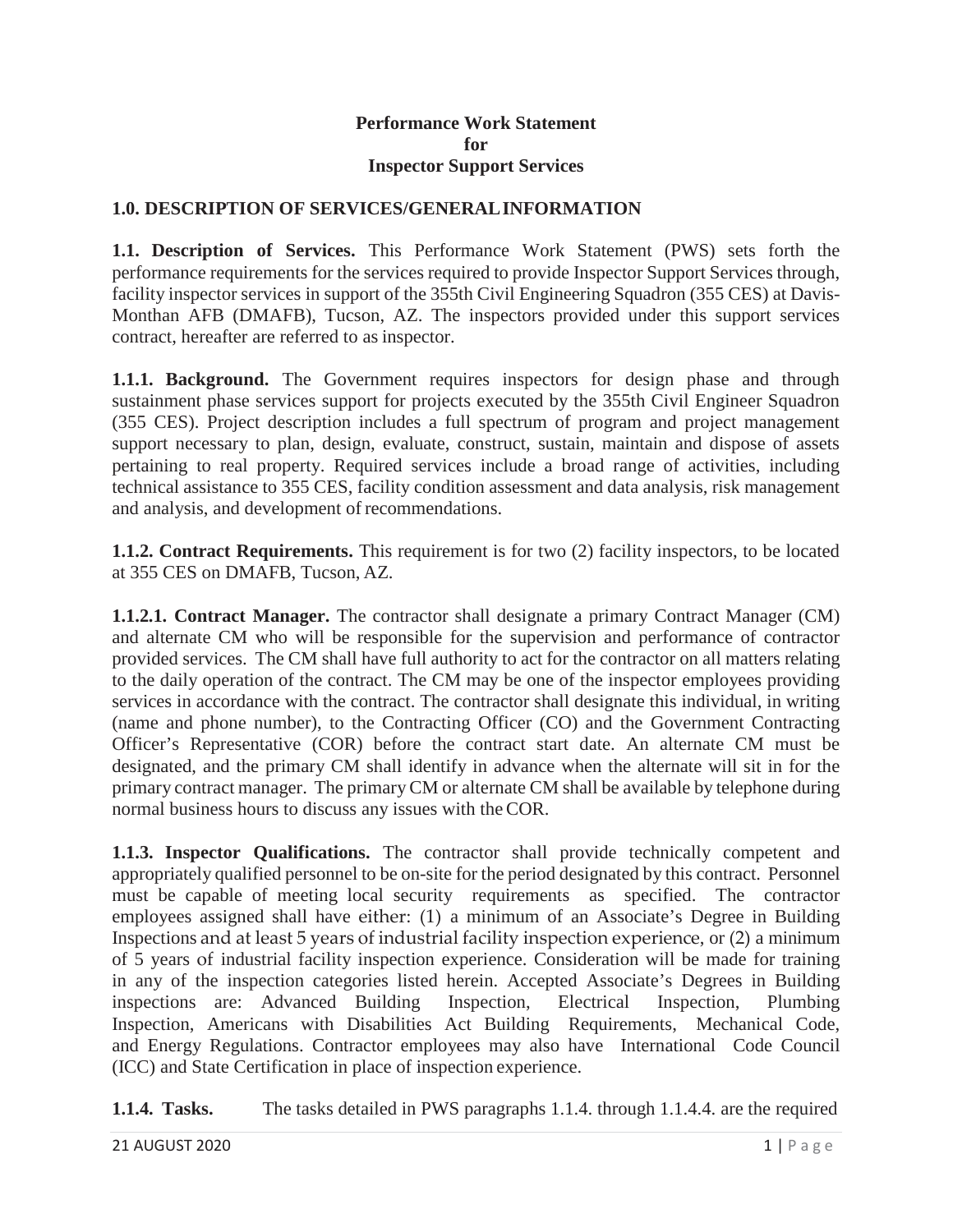inspector tasks. The tasks in paragraph 1.1.4. through 1.1.4.4. are not an all-inclusive list. Contractor personnel will be responsible for ancillary tasks associated with the tasks listed. Although contractor personnel will make recommendations, develop documentation or provide opinions, only Government employees will make decisions pertaining to the acceptability of work or contract interpretation on Government realproperty.

The inspector shall provide inspection and data analysis services for several Davis-Monthan AFB facilities. The inspector shall aid in projects that require inspections and proper data analysis to ensure proper sustainment and maintenance. Facilities involved are used to carry out a variety of operations and/or used by a number of different activities.

Consistent with applicable legal requirements, this PWS requires that inspectors work with independence and autonomy to complete the tasks defined in the contract. Furthermore, the PWS requires that all official decision-making relating to the inspector's work will be reserved to Government employees and the inspector's efforts will serve to conduct preliminary document preparation, make recommendations after review of data and inform the Government's decisionmaking.

In performing the tasks described herein, the inspector shall not make final decisions with respect to determining agency policy, approving contractual documents, determining what supplies or services are to be acquired or disposed of by the Government, or administering contracts.

**1.1.4.1. Weekly Activity Report.** The contractor shall provide a weekly report which summarizes overall performance under this contract. The report shall detail performance under each task of this PWS, addressing completed tasks and the status of ongoing tasks. For in- process tasks, the contractor shall identify accomplishments for the week, identify planned accomplishments for the coming week and potential risks that might negatively impact performance and proposed mitigation plans. Weekly reports shall identify current workload by tasks. Each individual task shall have an individual status section with project number, title, status (i.e. in analysis/study, coordinated solution, programmed), pertinent narrative and open actions and issues. Reportsshall be submitted weekly before close of business on the last working day of the week to the COR with a copy to the Contracting Officer. All deliverables shall be submitted to the COR. The COR is responsible for tracking and acceptance.

**1.1.4.2. Program/Project Briefings or Technical Reports.** The inspector shall provide advice to in-house maintenance activities, staff engineers and other requesting organizations. Provide technical evaluation reports and data reports to the COR. Conduct and/or participate and present facility condition data in meetings and briefings. The contractor shall be prepared to discuss preventative maintenance, data analysis, facility inspections, and technical reports required for facility and utility systems inspections.

**1.1.4.3. Data Management.** The inspector shall support the tracking, reporting, and updating of data in the Government systems of record, TRIRIGA/BUILDER. The inspector shall be responsible for the timely and accurate reporting of data associated with the task management, work plans/elements/activities, and facility inspections. The inspector shall identify, prevent, or resolve any backlog of asset assessments. The inspector shall report data quality to the COR no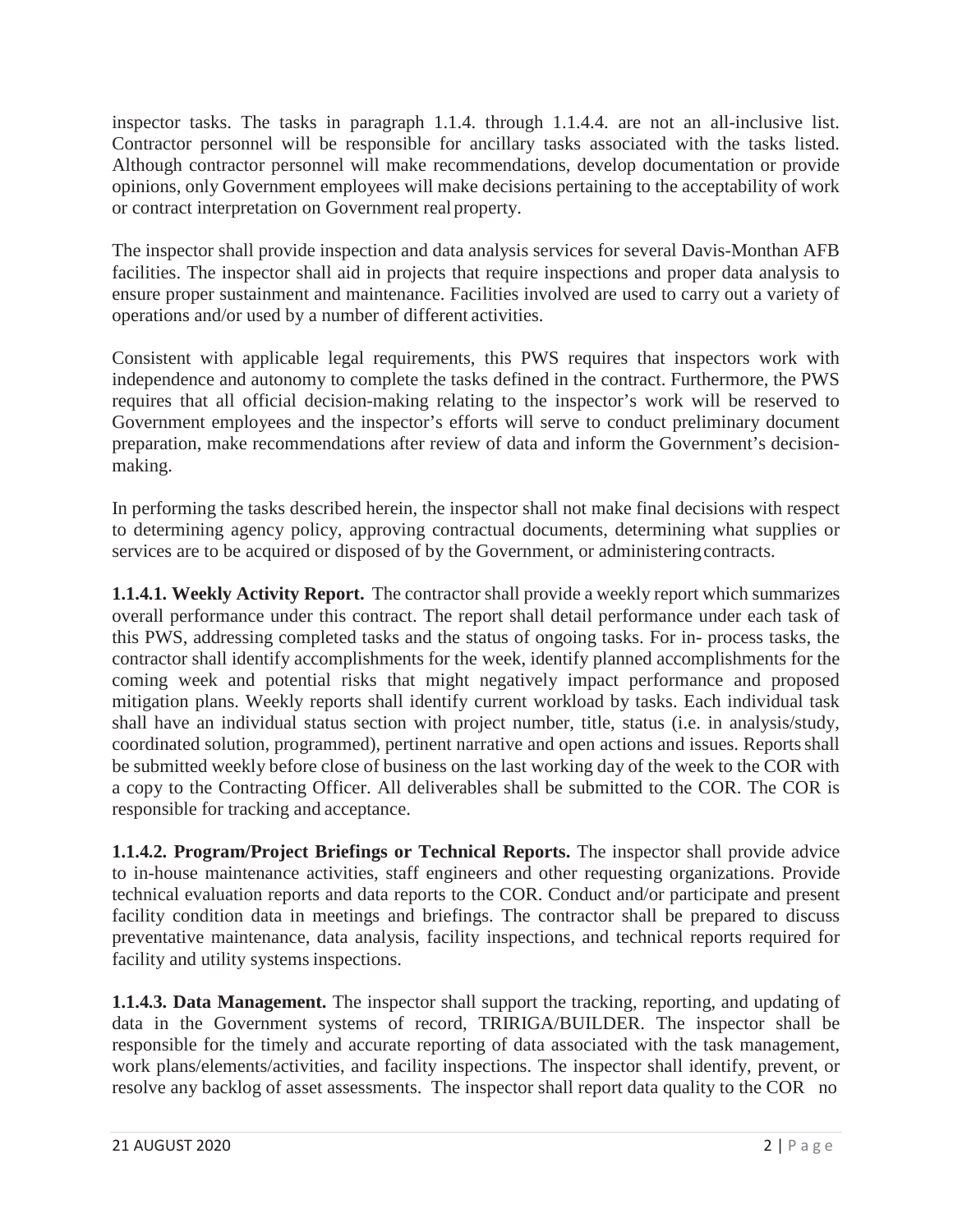less than monthly and shall assist the Government in managing the data.

The inspector shall develop memoranda and other documents associated to the tasks listed, provide cursory review (quality control) of incoming memoranda and taskers, and route documents for review, approval and signature. The inspector shall also assist management in special projects such as research, documentation, and data analysis as required.

**1.1.4.4. Inspections.** The inspector shall support the tracking and reporting of Facility Condition Assessments. The inspector will use data systems (TRIRIGA and BUILDER SMS) and available as-builts (or Record Drawings) provided by the Government when assessing the facilities. The inspectorshall determine the overall health of the facility by incorporating shop inputs, knowledge, and formal maintenance history from data systems.

# **1.2. Prohibited Tasks**

**1.2.1. Personal Services and Inherently Governmental Functions Prohibitions.** This contract provides for the delivery of construction phase support services defined in the following provisions of this PWS. In accordance with applicable law and regulation, the Government is strictly prohibited from entering into a contract that provides for the performance of personal services or inherently governmental functions. A prohibited personal services contract is one that involves personnel rendering services that are subject to, either by the contract's terms or by the manner of its administration, the supervision and control usually prevailing in relationships between the Government and its employees. Prohibited inherently governmental functions are defined as activities that are so intimately related to the public interest as to mandate performance by Federal employees. This includes functions that require either the exercise of discretion in applying Federal Government authority or the making of value judgements in making decisions for the Federal Government. In the context of federal contracts, contractor employees are prohibited from performing, but are not limited to, documents defining requirements, incentive plans, and evaluation criteria.

Contractor employees shall refrain from performing personal services or inherently government functions during the performance of this contract. This shall include a duty to remain vigilant to avoid seeking out or accepting the relatively continuous Government supervision and control typically evident between a supervisor and his/her supervisees. In addition, the contractor employees shall not exercise final decision-making authority relating to the tasks defined in the PWS and shall refer a matter requiring an official decision to the COR. The contractor employees shall ensure that the matter is referred as quickly as the circumstances warrant to avoid an unreasonable disruption of the underlying inspector's work.

In the event any inspector perceives in an inappropriate relationship or is being asked to perform an inherently governmental function the inspector employee will notify their Contract Manager who will then notify the Contracting Officer. The Contracting Officer is the final decision authority on whether an inappropriate relationship or performance of an inherently governmental function exists and will take appropriate measures to remedy the situation.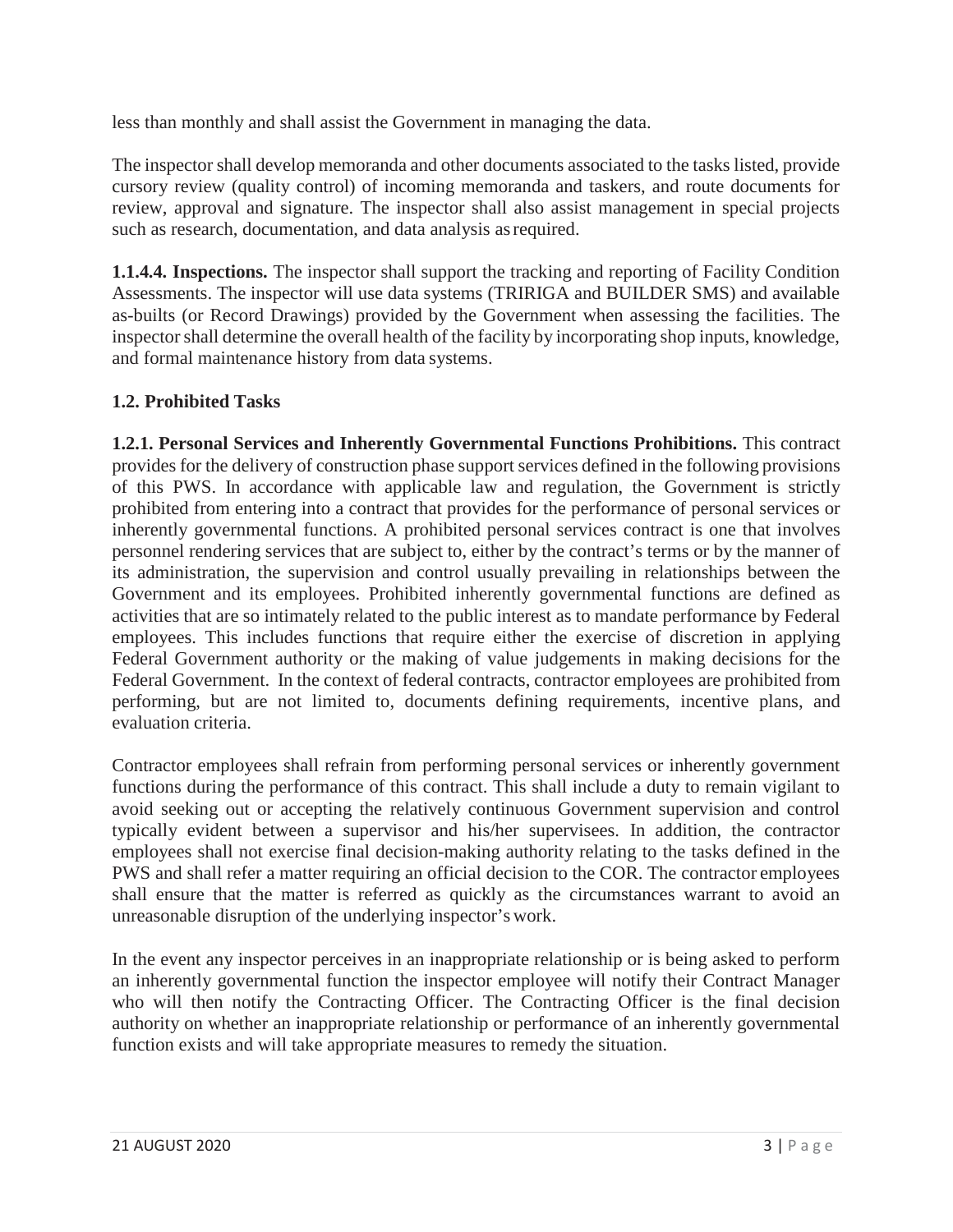# **2.0. Services Summary**

|    | <b>Performance Objective</b>                             | <b>PWS</b><br>Paragraph | <b>Performance Threshold</b>                             |
|----|----------------------------------------------------------|-------------------------|----------------------------------------------------------|
|    | <b>Activity Reports</b>                                  | 1.1.4.1.                | 0 major errors or 2 minor errors per<br>month.           |
|    | Program/Project Briefings or<br><b>Technical Reports</b> | 1.1.4.2.                | 0 major errors or 2 minor errors per<br>briefing/report. |
| 3. | Data Management                                          | 1.1.4.3.                | 0 major errors or 2 minor errors per<br>review.          |
|    | Inspections                                              | 1.1.4.4.                | 0 major errors or 2 minor errors per<br>review.          |

• "Major errors" are defined as engineering recommendations, designs, analysis, or technical evaluation that is in direct noncompliance with accepted/published code and other technical criteria identified in Paragraph 4.0.

• "Minor errors" are defined as administrative in nature or failure to meet established service deadlines without first re-establishing a mutually agreed upon deadline between the contractor and the COR.

# **3.0. General Information**

**3.1. Work Authorization.** Contractor employees shall not accept instructions issued by any person employed by the Government or otherwise, that may affect the terms and conditions of the contract substantially, other than the Contracting Officer. Any work done by the contractor employees without being properly directed to do so will be done at the contractor employee's own risk.

**3.2. Confidentiality**. Contractor employees shall protect the confidentiality of all work accomplished under this PWS. If approached by the media or others not directly involved with the project, the inspector shall refer them to the COR and the Contracting Officer. Quantity surveys and construction cost estimates shall remain the sole property of the Government, and shall not be made available to others for any purpose. The release of information concerning quantities and costs to prospective bidders is prohibited. The contractor shall comply with the Federal Acquisition Regulation (FAR) clause 52.203-16, *Preventing Personal Conflicts ofInterest*.

**3.3. Inspection, Acceptance, and Deficiencies.** The Government will review and provide acceptance of all work delivered under this PWS. During the progress of work, all work and all the inspector's engaged in the work shall be subject to, and available for, inspection by the Government. As soon as practicable after delivery of work in any installment, the Government will spot check for serious errors or an undue number of minor errors indicating mistakes or carelessness on the part of the inspector. The Government may forego a thorough inspection and return the entire deliverable for correction by the inspector. The contractor employees shall correct the deficiencies and resubmit the documents or files required as soon as practical, or as directed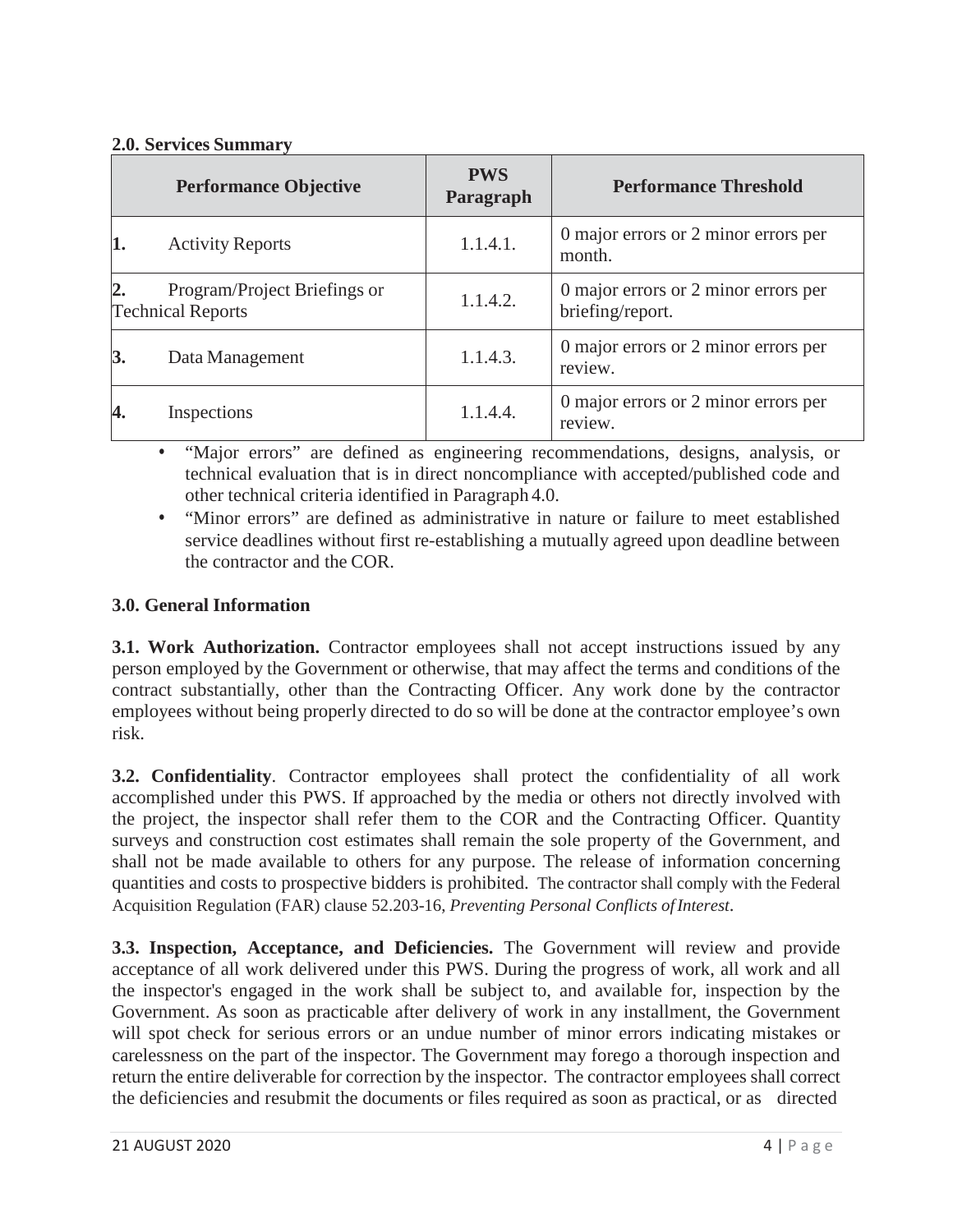## by the COR.

**3.4. Contractor Employees**. The Contracting Officer reserves the right of the Government to restrict the employment under the contract of any contractor employee or prospective contractor employee identified as a potential threat to the health, safety, security, general well-being, or operational mission of the installation and its population. The contactor shall not employ persons for work on this contract if such employee is identified as a potential threat to the health, safety, security, general well- being or operational mission of the installation and its population. Contractor employees shall possess a valid United States driver's license. Contractor employees must read, understand, speak, and write English fluently. Contractor employee must complete a Tier 3 (T3) background investigation prior to being granted access to the local area network performing contract work. The investigation is the Government'sresponsibility.

**3.5. Identification in the Government Workplace.** When conversing with Government personnel during business meetings, over the telephone, or via electronic mail the inspector shall identify themselves as such to avoid situations arising where sensitive topics might be better discussed solely between Government employees. The contractor shall identify themselves on any attendance sheet or any coordination documents they may review. Electronic mail signatures shall identify company affiliation. Contract employees shall have the proper background check and obtain a Government issued Common Access Card for use as identification and for Government computer network access.

**3.6. Transition and or replacemen**t. The Contractor shall begin performance within 30 days of contract award. The contactor shall minimize the transition of on-site support and keep the Government fully informed of status throughout the 30 day transition period to include replacement of contract personnel during the course of performance of the contract.

**3.7. Conflict of Interest.** The contractor shall not employ any individual who is an employee of the United States Government if the employment of that individual would create a conflict of interest, nor shall the contractor employ any person who is an employee of the Department of the Air Force, either military or civilian, unless such person seeks and receives approval of the employment in accordance with DoDD 5500-7, *Standards of Conduct*. In addition, the contractor shall not employ any person who is an employee of the Department of the Air Force if such employment would be contrary to the policies contained in AFI 64-106, *Air Force Industrial Labor Relations Activities*.

The contractor is cautioned that off-duty active military personnel hired under this contract may be subject to permanent change of station, change in duty hours, or deployment. Military reservists and National Guard members are/may be subject to recall to active duty. The abrupt absence of these personnel could adversely affect the contractor's ability to perform services. The absence of these personnel at any time shall not constitute an excuse for nonperformance under this contract.

**3.8. Normal Hours of Operation and Location**. Contractor employees will typically work eight (8) hours per day and no more than forty (40) hours per week with one hour unpaid lunch break. Normal work hours for this facility are between the hours of 7 a.m. and 5 p.m. The inspector will be responsible to determine appropriate work hours and work days as necessary to complete all deliverables in a timely manner. All work must be accomplished at DMAFB. Accomplishment of the efforts contained in this PWS will be primarily in building 4300, 5285 S. Fifth St, DMAFB.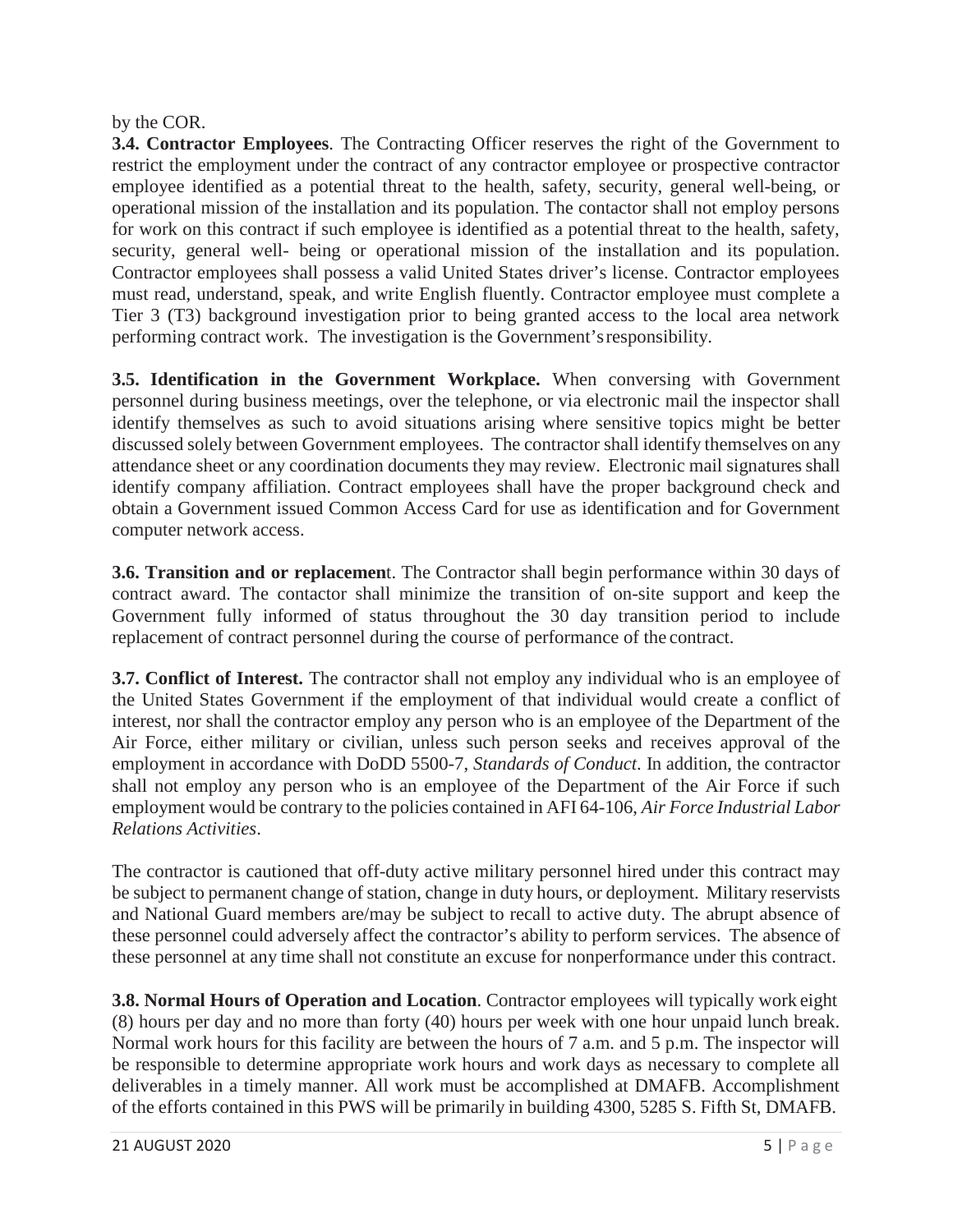Normal workdays for this facility are Monday through Friday, excluding US Federal Holidays. The projects are located within the boundaries of DMAFB. The 355 CES provides the overall planning/programming, design and construction program management for the installation and its mission partners. Telework may be authorized by the COR and CO on a situational basis as determined through coordination with the contractor's Contract Manager.

**3.9. Recognized Federal Holidays**. The Government recognizes the following federal holidays and the inspectors will not perform services on federal holidays.

| New Year's Day      | Labor Day             | Martin Luther King Day |
|---------------------|-----------------------|------------------------|
| Columbus Day        | Washington's Birthday | Veteran's Day          |
| <b>Memorial Day</b> | Thanksgiving Day      | Independence Day       |
| Christmas Day       |                       |                        |

**3.10. Programmed Absences.** The Contract Manager shall notify the COR as early as possible of contractor employee programmed absences to allow for planning of service coverage. Absences will be coordinated at least 48 hours in advance when possible. The inspector shall notify the COR at least two weeks in advance, when possible, if the contractor will be absent for an entire day or more.

**3.11. Medical and Emergency Absences.** In the event a contractor employee cannot perform services due to medical reasons or an emergency, the Contract Manager shall notify the COR as soon as possible. The contractor shall provide an estimated return date for the contractor employee.

**3.12. Departing Personnel.** Unless there are unforeseen circumstances, the same contractor employees shall remain in place during the period of performance. If an unforeseen circumstance does occur, the contractor shall provide the COR and Contracting Officer written notification, immediately after being made aware of the employee's need/plan todepart.

**3.13. Restricted Area Badge.** Contractor employees shall display Government-issued restricted area badges on their outer clothing above the waist at all times when security/building requirements require them to do so. To obtain a restricted area badge, contractor employees shall follow established guidelines and submit the proper documents to obtain a restricted areabadge.

**3.14. For Official Use Only (FOUO).** The contractor shall create and maintain FOUO material in accordance with DoD 5400-7R, *DoD Freedom of Information Act Program,* Chapter 4; AFI 33- 129, *Transmission of Information via the Internet,* paragraphs 7.4, 8.2.3, 16 and 17; and AFI 33- 201, *Communications Security (COMSEC),* Table 1. The contractor shall mark all documents meeting the requirements identified in DoD Regulation 5400-7/Air Force Supplement, paragraphs C3.2.1.2 thru 3.2.1.9 as "For Official Use Only" in accordance with instructions identified in paragraph C4.2.1. Safeguard all sensitive data in accordance with DoD Regulation 5400.7/Air Force Supplement, paragraph C4.4. When documents containing FOUO material are authorized for destruction, shred the records so that the pieces cannot be reconstructed. Degauss or overwrite magnetic tapes or other magnetic media.

**3.15. Contractor Employee Appearance**. Contractor employees shall present a professional,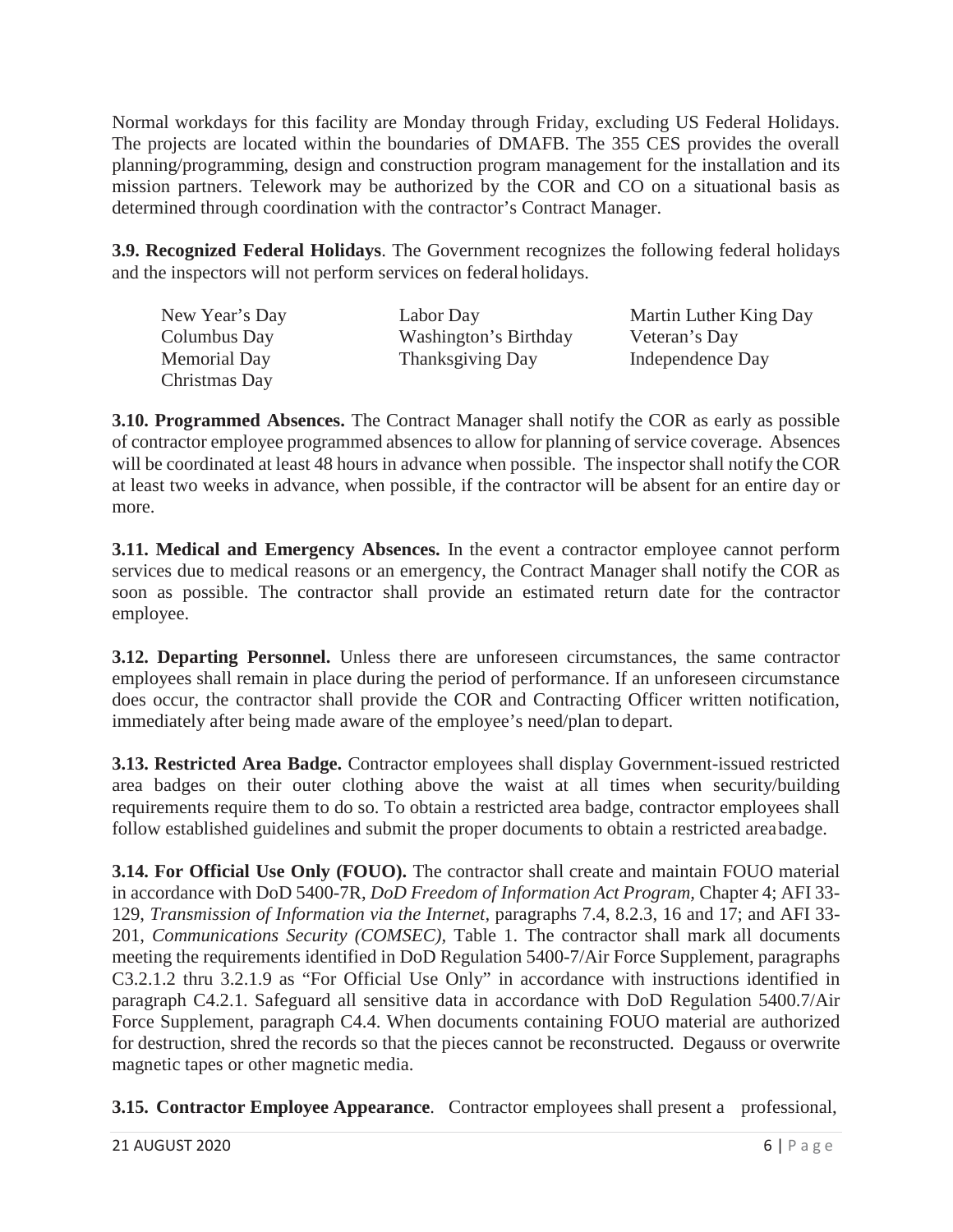conservative, and neat appearance. Contractor personnel shall report for duty in appropriate attire befitting the work environment, and having complied with socially acceptable standards of personal hygiene. While performing services, contractor employees shall be neat and clean (free of visible dirt and stains), well-groomed and appropriately dressed. The contractor employee's clothing shall fit correctly to provide a professional, modest appearance, in keeping with normally accepted commercial standards of dress for the work being performed.

**3.16. Communication**. Contractor employees shall maintain open, professional, and respectful communication with Government personnel (military and civilian) and other contractor employees. Valid complaints will be reported in writing to the Contracting Officer for action. Valid complaints will be considered a performance failure. The contractor shall resolve all substantiated complaints immediately upon notification of the complaint.

**3.17. Continuation of Essential DoD Contractor Services During Crises**. In accordance with Department of Defense Federal Acquisition Regulation Supplement (DFARS), Subpart 237.76, Continuation of Essential Contractor Services, the Government has determined that contract services described in this Performance Work Statement (PWS) are not mission essential and do not require the contractor's continued support during a crisis.

**3.18. Training.** The contractor shall provide trained and qualified individuals to support the contract. The Government will provide additional ancillary training that cannot be obtained outside of the Government to satisfy Air Force and localrequirements.

**3.19. Privacy Act.** The contractor shall create and maintain Privacy Act data in accordance with Air Force Guidance Memorandum (AFGM) 2018-17-02, *Air Force Enterprise Information Technology Management*; Air Force Manual (AFMAN) 17-302-O, *Communications Security (COMSEC) Operations,* AFI 33-332, *Air Force Privacy and Civil Liberties Program,* and Privacy Act systems of records notice(s) [\(http://www.defenselink.mil/privacy/notices/usaf\).](http://www.defenselink.mil/privacy/notices/usaf)) The contractor shall not create or maintain a Privacy Act system of records prior to public notice. If the contractor receives a Privacy Act request, the contractor shall search for the records and provide those records to a Government official who, as the authorized official, will decide on releasing the Government records.

**3.20. Possession of Deliverables.** Some of the contractor deliverables will be For Official Use Only (FOUO) and shall be delivered to the COR no later than the designated suspense date for each deliverable. The contractor shall submit deliverables in the required format as provided by the COR.

**3.21. Documents Distribution.** Based on the security principle of "need to know," contractor employees shall provide documents only to those individuals designated by the COR and shall not provide documents outside of "operational channels."

**3.22. Records/Data.** The Government, for itself and such others as it deems appropriate, will have unlimited rights under this contract to all information and materials developed under this contract and furnished to the Government and documentation thereof, reports, and listings, and all other items pertaining to the work and services pursuant to this agreement including any copyright.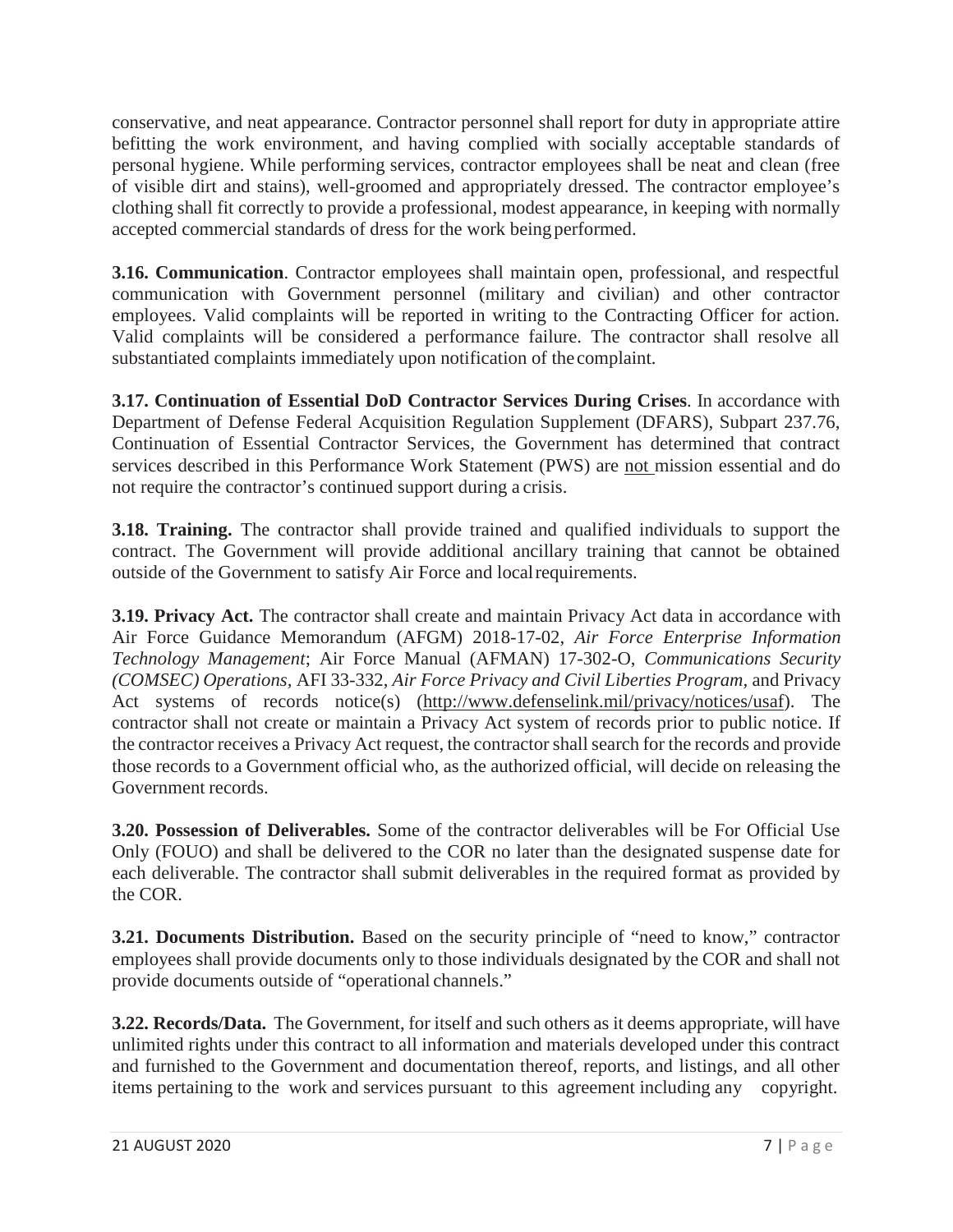Unlimited rights under this contract are rights to use, duplicate, or disclose text, data, drawings, and information, in whole or in part in any manner and for any purpose whatsoever without compensation to or approval from the contractor firm. The Government will have the right to inspect the work and will have access to and the right to make copies of the above-mentioned items. All text, digital files, data, and other products generated under this contract shall become the property of the Government.

**3.23. Proprietary Materials**. The contractor shall treat all deliverables, documents, and records/data as Government proprietary information. The contractor shall only use the deliverables, documents, and records/data in support of the official mission. The contractor shall not share any of the deliverables, documents, and records/data, other than with those individuals designated by the COR who have a need to know. At least ten (10) days before the contract ends, the contractor shall turn in all copies of Government deliverables, documents and records/data (hard copies and electronic copies) in the contractor's possession to the COR. The contractor shall not re-create, use, or share any of the Government deliverables, documents, and records/data for any purpose after contract completion.

**3.24. Materials.** All materials purchased through the work/suggestions of the contractor for the use or ownership of the Federal Government, become the property of the Federal Government. The contractor shall document the transfer of any materials via their monthly activityreport.

**3.25. Applicable Documents.** Contractor services shall be provided in accordance with security rules, regulations, and directives, as well as in accordance with standard industry system security practices. The Government will provide access to all documents required for contractor performance, including Government directives, formal specifications, and other documentscited.

**3.26. Section 508**. All electronic and information technology procured through this contract must meet the applicable accessibility standards at 36 CFR 1194, *Electronic and Information Technology Accessibility Standards,* unless an agency exception to this requirement exists. 36 CFR 1194 implements Section 508 of the Rehabilitation Act of 1973, as amended, and is viewable at [http://www.access-board.gov/508.htm.](http://www.access-board.gov/508.htm)

**3.27. Security Requirements**. The work conducted on this contract will be for Official Use Only (FOUO) with appropriate markings on all documents produced in support of this PWS. The contractor shall comply with U.S. Air Force administrative, physical and technically security controls to ensure that the Government's security requirements aremet.

**3.27.1. Listing of Employees**. The contractor shall maintain a current listing of employees performing services on DMAFB. The list shall include employee's name, social security number, driver's license number and state of issue, date of birth, and country of citizenship. The contractor shall submit the list to the Contracting Officer and the COR prior to the contract start date, and submit an updated list when an employee's status or information changes, within 5 working days of the change. The name of any contractor employee that is terminated during the period of the contract must be reported to the Contracting Officer in writing within one workday of the employee's termination.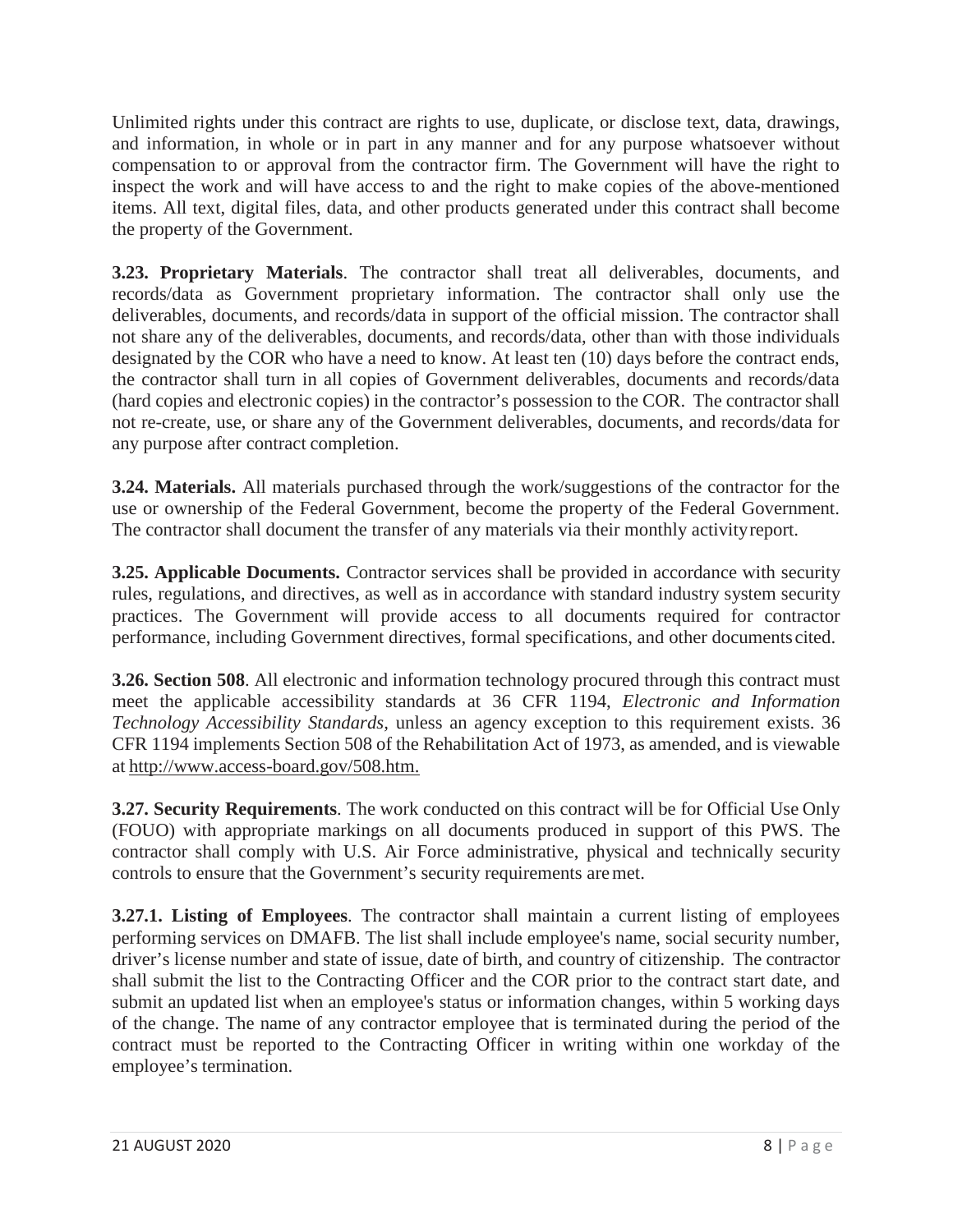**3.27.2. Security Training**. All contractor employees shall receive initial and recurring security education training from the sponsoring agency's security manager. Training must be conducted in accordance with DoD 5200.1-R, *Information Security Program,* and AFI 31-401, *Information Security Program Management*. Contractor personnel who work in Air Force controlled/restricted areas must be trained in accordance with AFI 31-101, *The Air Force Installation Security Program*.

**3.27.3. Antiterrorism Awareness Training**. Level I – Antiterrorism (AT) Awareness Training is available to all contractor employees. Non-Common Access Card (CAC) holders can accomplish Level 1 - AT Awareness Training at https://jkodirect.jten.mil/Atlas2/page/login/Login.jsf. Additionally, contractor employees may contact the Government sponsoring agency's Unit Antiterrorism Representative (UATR) to request Antiterrorism Awareness Training material.

**3.27.4. Reporting Requirements**. Contractor personnel shall immediately report to an appropriate Government authority any information or circumstances of which they are aware may pose a threat to the security of Department of Defense personnel, contractor personnel, resources, and classified or unclassified defense information. Contractor personnel are required to review suspicious activity reporting procedures. Contact the Government sponsoring agency's Unit Antiterrorism Representative (UATR) to request Suspicious Activity Reporting training material. Contact the Base Defense Operation Center (BDOC) to report actual suspicious activity at (520) 228-3200.

**3.27.5. Incident Notification**. Contractor personnel with access to a government computer shall update their AtHoc profile with current contact information to ensure receipt of incident notification. Contractor personnel without computer access should be alert for notifications from the base public address system (i.e. Giant Voice). Additional notifications can be received via the Davis Monthan AFB Facebook Page. In the event of an incident, contractor personnel should adhere to the guidance provided in the Antiterrorism AwarenessTraining.

**3.27.6. Pass and Identification Items**. The contractor shall ensure that all necessary pass and identification items required for contract performance are obtained for contractor employees and non-Government owned vehicles.

**3.27.7. Retrieving Identification Media**. The contractor shall retrieve all identification media, including vehicle passes from contractor employees that depart for any reason before the contract expires (e.g. terminated for cause, retirement, etc.) and turn them in to the issuing office. Once contractor employees are no longer employed, the contractor shall notify the issuing office of the termination immediately.

**3.27.8. Contractor Personnel Travel on the Installation**. All contractor personnel will limit their travel on the installation only to specific areas required for performance of services, specified break and meal areas, or travel directly to and from these locations.

**3.27.9. Traffic Laws**. Contractor employees shall comply with all base traffic regulations.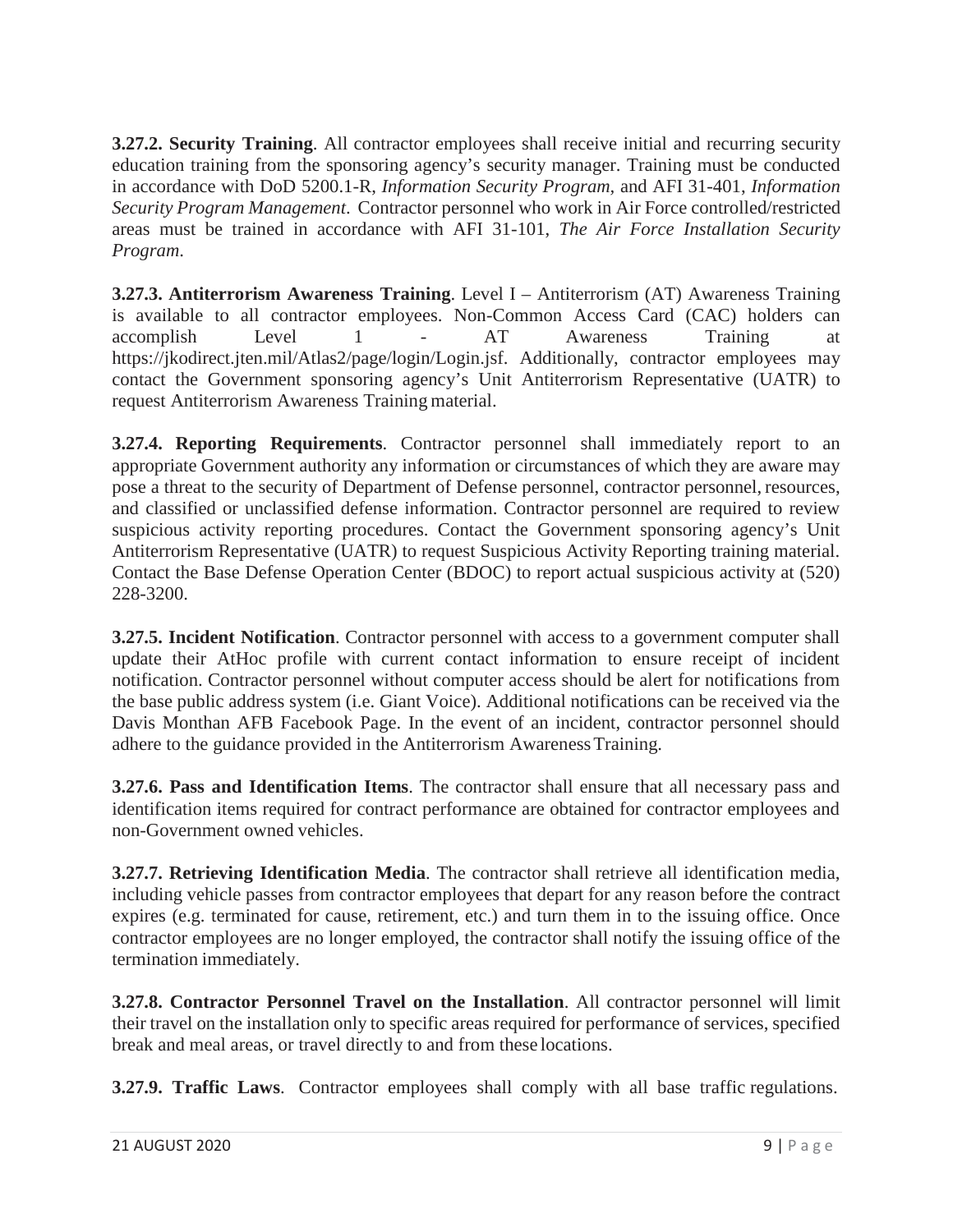Contractor employees are subject to random vehicle speed control checks. Contractor personnel cited for speeding on the installation may suffer loss of base driving privileges, debarment from the base, or other administrative action. The use of seat belts is mandatory for all vehicle occupants. The use of cell phones is prohibited while driving on base, unless the phone is a handsfree cell phone.

**3.27.10. Random Personnel and Vehicle Searches**. Contractor personnel are subject to random personnel and vehicle searches. If contractor personnel refuse to be searched, they will be denied entry to the base, and may result in loss of base driving privileges, debarment from the base, or other administrative action.

**3.27.11. Weapons, Firearms, and Ammunition**. Contractor employees are prohibited from possessing weapons, firearms, or ammunition, on themselves or within their contractor owned vehicle or privately owned vehicle while on DMAFB.

**3.27.12. For Official Use Only (FOUO)**. The contractor shall comply with DoD 5400.7-R, Chapter 4, *DoD Freedom of Information Act (FOIA) Program* requirements. This regulation sets policy and procedures for the disclosure of records to the public and for marking, handling, transmitting, and safeguarding FOUO material.

**3.27.13. Physical Security**. Contractor employees shall safeguard all Government property and controlled forms provided for contractor use. At the end of each work period, the contractor shall secure all Government facilities, equipment, and materials. The contractor shall establish and implement methods of ensuring all Government lock combinations, are not lost, misplaced, or used by unauthorized persons. The contractor shall prohibit the use of lock combinations, issued by the Government, by any persons other than the contractor's employees. The contractor shall also prohibit the opening of locked areas by contractor employees to permit entrance of persons other than contractor employees engaged in performance of contract work requirements in thoseareas.

**3.27.14. Key Control**. The contractor shall establish and implement methods of making sure all keys/combinations issued to the contractor by the government are not lost or misplaced and are not used by unauthorized persons. The contractor shall not duplicate any keys issued by the Government. The contractor shall immediately report to the COR any occurrences of lost or duplicated keys. In the event keys, other than master keys, are lost or duplicated, the contractor may be required, upon written direction of the Contracting Officer, to re-key or replace the affected lock or locks without cost to the Government. The Government may, however, at its option, replace the affected lock or locks or perform re-keying and deduct the cost of such from the monthly payment due the contractor. In the event a master key is lost or duplicated, the Government shall replace all locks and keys for that system, and the total cost will be deducted from the monthly payment due the contractor.

**3.27.15. Protection of Personally Identifiable Information.** Personally Identifiable Information (PII) refers to information that can be used to distinguish or trace an individual's identity either alone or when combined with other information that is linked or linkable to a specific individual. PII may range from common data elements such as names, addresses, dates of birth, and places of employment, to identity documents, Social Security numbers (SSN) or other government-issued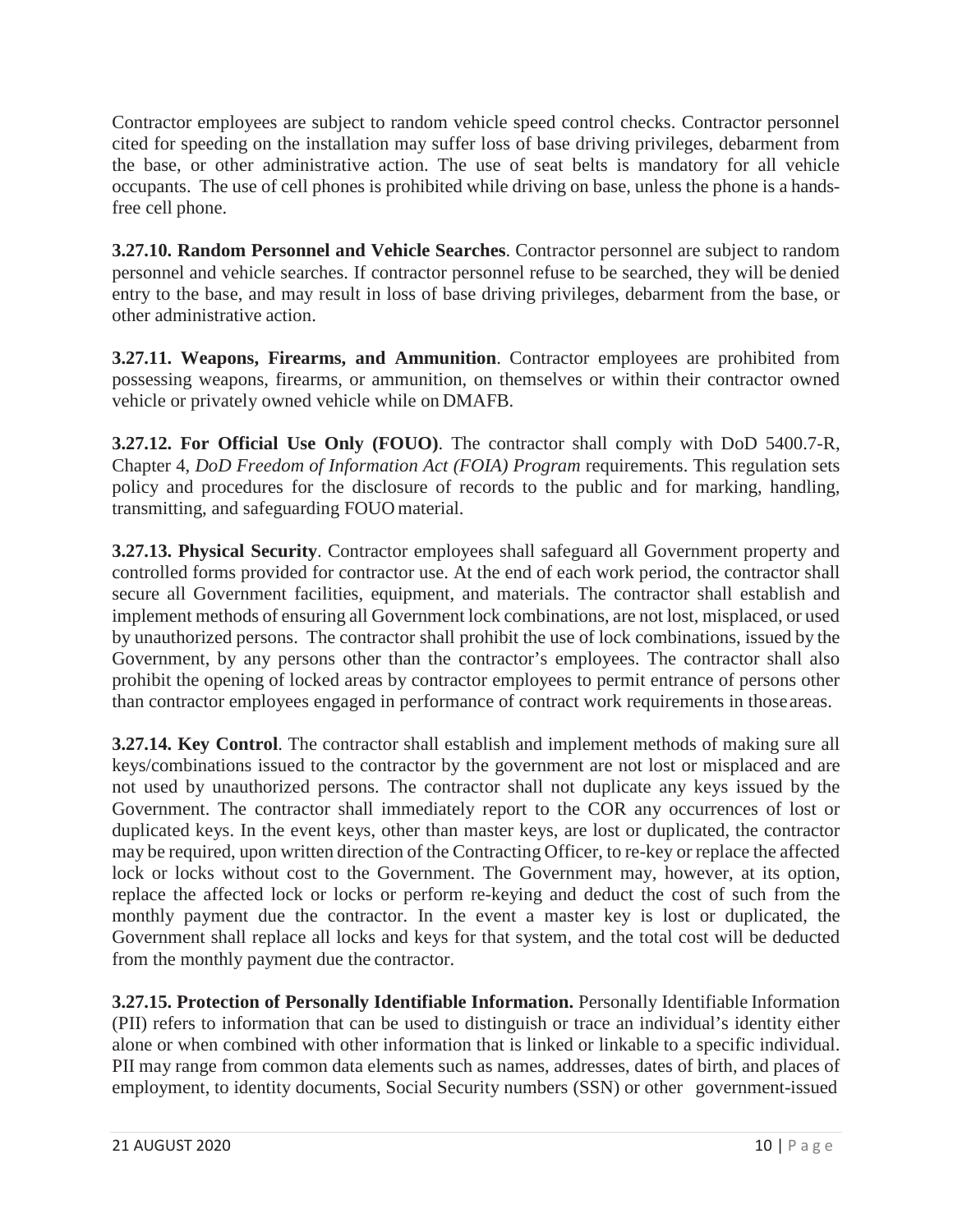identity, precise location information, medical history, and biometrics. The contractor shall protect all PII encountered in the performance of services in accordance with Department of Defense Directive 5400.11, *Department of Defense Privacy Program*, and DoD 5400.11-R, *Department of Defense Privacy Program*. If a PII breach results from the contractor's violation of the aforementioned policies, the contractor shall bear all notification costs, call-center support costs, and credit monitoring service costs for all individuals who's PII has beencompromised.

# **3.27.16. Contractor Background Investigation (BI)**

- **a.** The contractor shall comply with the U.S. Air Force administrative, physical, and technical security controls to ensure the federal government's security requirements aremet.
- **b.** The contractor who need access to the base unclassified network or physical access to the installation are going to require a T1 background investigation & fingerprints with favorable results. All T1 background investigations/Trusted Associate Sponsorship System (TASS) applications for contractors will be processed by 355 CES/Security Manager. In accordance with AFI 16-1406\_AFGM 2018\_01 section 4.2.4 stated that:
	- **i.** "Require that contractor employees who need access to government information technology (IT) systems, or otherwise occupy billets designated as national security positions as defined in 5 CFR §1400, are determined to be trustworthy by the completion of a favorable personnel security investigation commensurate with assigned duties and adjudication by a designated government official prior to IT access being granted or assumption of sensitive duties. (T-0) Personnel security investigative requirements for access to information technology systems are based on the level of access/privileges granted to the user (IT Level I, II or III). Privileged access is defined in DoD 8570.01-M, *Information Assurance Workforce Improvement Program*, Appendix 1, Definitions, AP1.22. Privileged Access and AFMAN 17-1301, *Computer Secu*rity, Paragraph 4.2.The government sponsor/security manager submits contractor personnel security investigations (i.e., contractors who do not need access to classified information) for logical access to Government information technology systems, assignment to sensitive duties, or physical access to federal installations."
- **c.** Contractors hired for work within the United States or its territories and possessions, and who require access to the Davis-Monthan Air Force Base owned or controlled facilities, information systems, security items, or products and/or sensitive but unclassified information shall be U.S. Citizens and shall live within the United States or its territories.
- **d.** The contractor must run a preliminary criminal background check on candidates prior to being referred for Government Client. Only candidates who pass the preliminary criminal background check performed by the contractor will perform work under thisPWS.
- **e.** All contractors hired for work must pass a criminal background check, which will be performed by 355 FW/Information Protection (IP) prior to being allowed full access to government systems. Failure to pass a criminal background check or a thorough background investigation completed by the 355 FW/IP, is grounds for removal from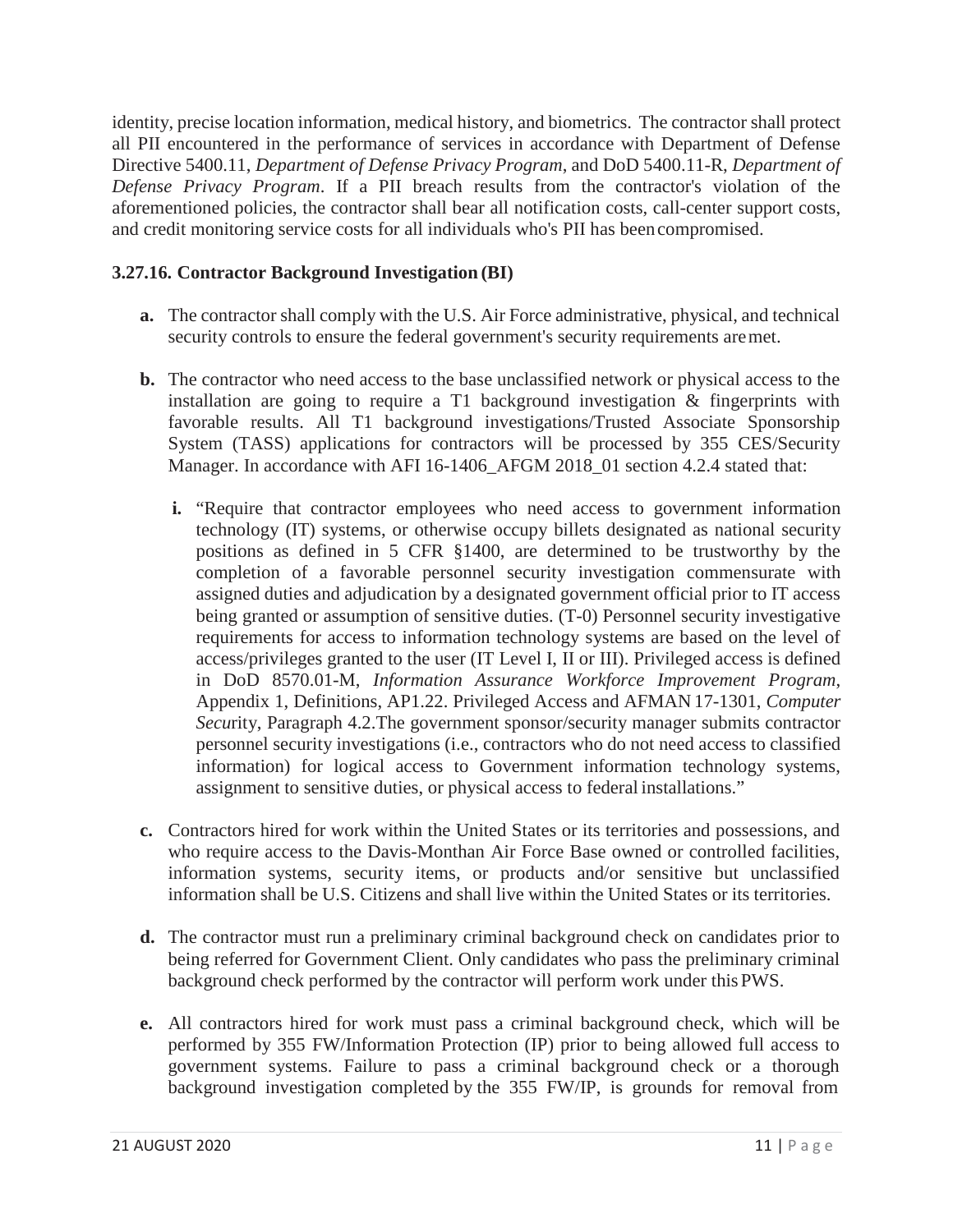working under this PWS.

- **f.** The contractor shall submit within ten (10) working days after award of this contract, a list containing the full name, and date of birth of these candidates who have successfully passed the preliminary background investigation (BI). Failure of any Contractor personnel to pass a BI means that the contractor has failed to satisfy the requirement to provide cleared personnel.
- **g.** The continuing failure to meet the requirement to provide cleared personnel is grounds for termination of the task order, unless cleared personnel are timely provided as replacements. The contractor must provide a qualified replacement capable of passing a BI for any person who fails to successfully pass a BI. This policy applies to any personnel hired as replacements.
- **h.** Completion of the investigation may be as brief as 90 days or as long as 1 year.

**3.28. Safety**. The contractor shall comply with all local, state and federal laws and safety regulations. Compliance with Occupational Safety and Health Act (OSHA) and other applicable laws and regulations for the protection of contractor employees is exclusively the obligation of the contractor, and the Government will assume no liability or responsibility for the contractor's compliance or noncompliance with such responsibilities.

**3.29. Fire Prevention and Safety**. Contractor employees shall comply with the OSHA, Davis-Monthan AFB Fire Protection Program, Air Force Occupational Safety, and the Fire Prevention and Health Program.

**3.30. Smoking in AF Facilities**. Contractors are advised that the AF has placed restrictions on the smoking of tobacco productsin Air Force facilities. AFI 40-102, *Tobacco Use in the Air Force*, outlines the procedures used by the commander to control smoking in our facilities. Contractor employees and visitors are subject to the same restrictions as Government personnel. Smoking is permitted only in designated smoking areas.

# **4.0. GOVERNMENT PROPERTY ANDSERVICES**

**4.1. Facilities, Supplies and Services**. The Government will provide office space, desk, office chair, supplies, computers, and shared use of office machines (e.g. copiers, printers, fax machines…).

**4.1.1. Informational Sources**. The Government will provide the authority to access all information required to perform services. This includes e-mail, data and accounting systems, Internet, Microsoft office products, typically provided via the Government network (Non-Secure Internet Protocol Router Network (NIPRNET).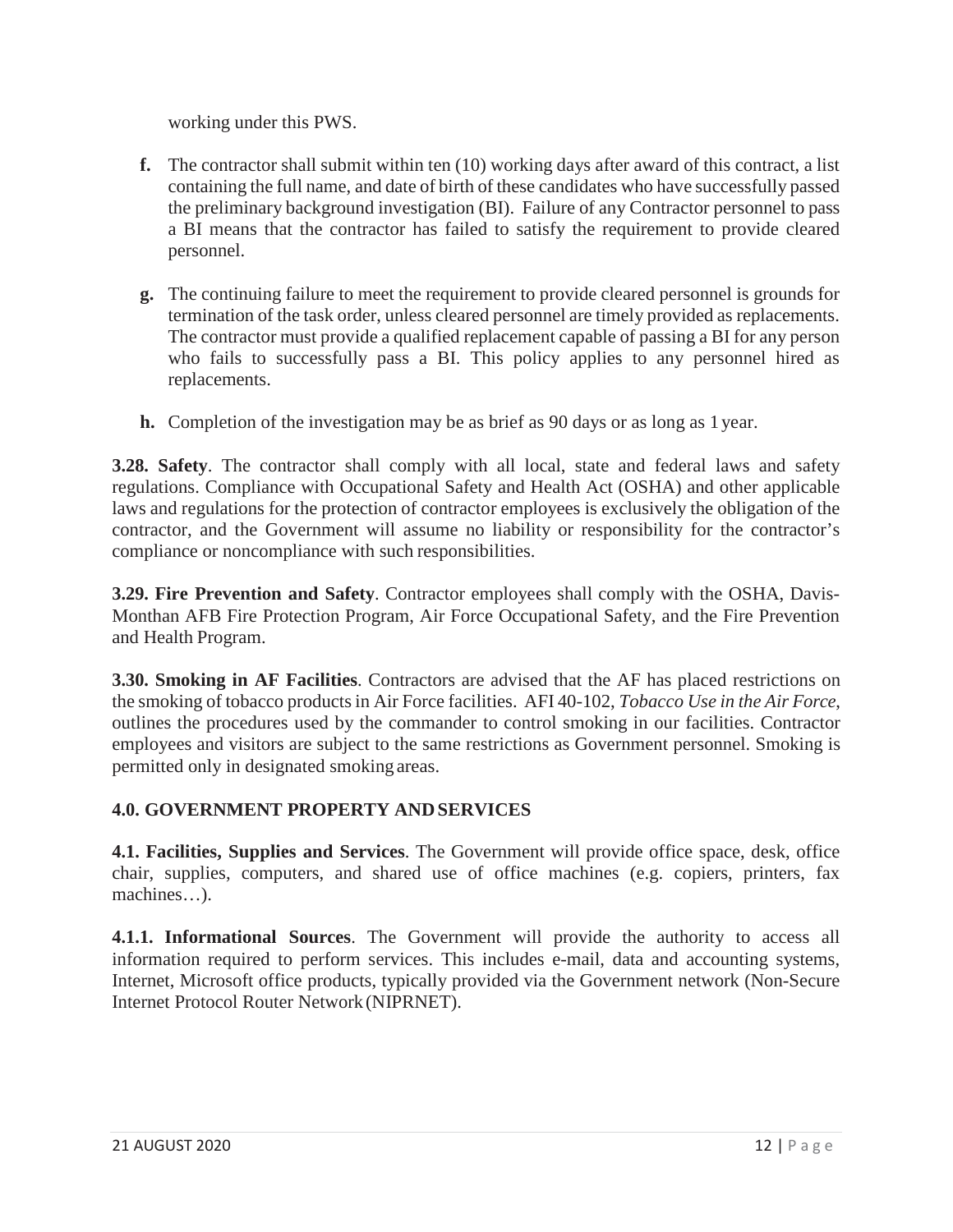The table below lists the software products the Government uses for work products produced through general-purpose office software:

| <b>File Type</b>                   | <b>Software</b>          | <b>Publisher</b> |
|------------------------------------|--------------------------|------------------|
| Portable Document Format (*.pdf)   | Acrobat                  | Adobe            |
| Hypertext transfer protocol (http) | <b>Internet Explorer</b> | Microsoft        |
| Word Processing (*.docx)           | <b>WORD</b>              | Microsoft        |
| Spreadsheets (*.xlsx)              | <b>EXCEL</b>             | Microsoft        |
| Slideshow presentations (*.pptx)   | <b>POWERPOINT</b>        | Microsoft        |
| eMail client (*.msg)               | <b>OUTLOOK</b>           | Microsoft        |
|                                    | <b>RMS</b>               |                  |

**4.2. Documentation**. The Government will provide access to all documentation required to perform contractor-provided services.

**4.3. Telephone Services**. The Government will provide the use of telephones for the transmission of official Government information only; including local, CONUS-wide and overseas calls through standard Government assets via Digital Switching Network (DSN) and access to FTS-2000 for official use only. The contractor shall not use Government telephones to transact personal business. The Government is not responsible for charges for collect calls accepted by contractor employees. Telephone calls are subject to the standard monitoring requirements of the Government telephone network. The use of Government phones by the contractor constitutes consent to monitoring. Contract employees are required to identify themselves as a contractor at all times while on the job, (e.g., in the workplace, when attending meetings, when answering government telephones, in emails, or when making phone calls on behalf of thegovernment).

**4.4. Government E-Mail Access**. The Government will provide Government e-mail access through the Local Area Network (LAN). The contractor shall use e-mail "for official useonly".

**4.5. Emergency Services**. The Government will provide security forces services (call 228-4444 for emergencies only), and fire protection services (call 228-3333). There are no emergency medical services available on DMAFB; therefore the contractor must dial 911 for emergency medical services. If the contractor calls 911 from a base phone, the contractor must tell the 911 operator that they are calling from DMAFB.

**4.6. Recycling Program**. The Government will provide recycling services and the contractorshall participate in the base-recycling program.

**4.7. Applicable Regulations.** All products must follow DMAFB Technical Design Guidelines, as well as Technical Criteria, Standards/Specifications, General Requirements and Government Furnished Information (Use Latest Editions Unless Otherwise Noted). This shall include all applicable Building Codes, National Fire Protection Association (NFPA) Regulations, applicable Unified Facility Criteria (UFCs) Documents, and all current and relevant Air Force Instructions (AFIs), and Engineering Technical Letters(ETLs).